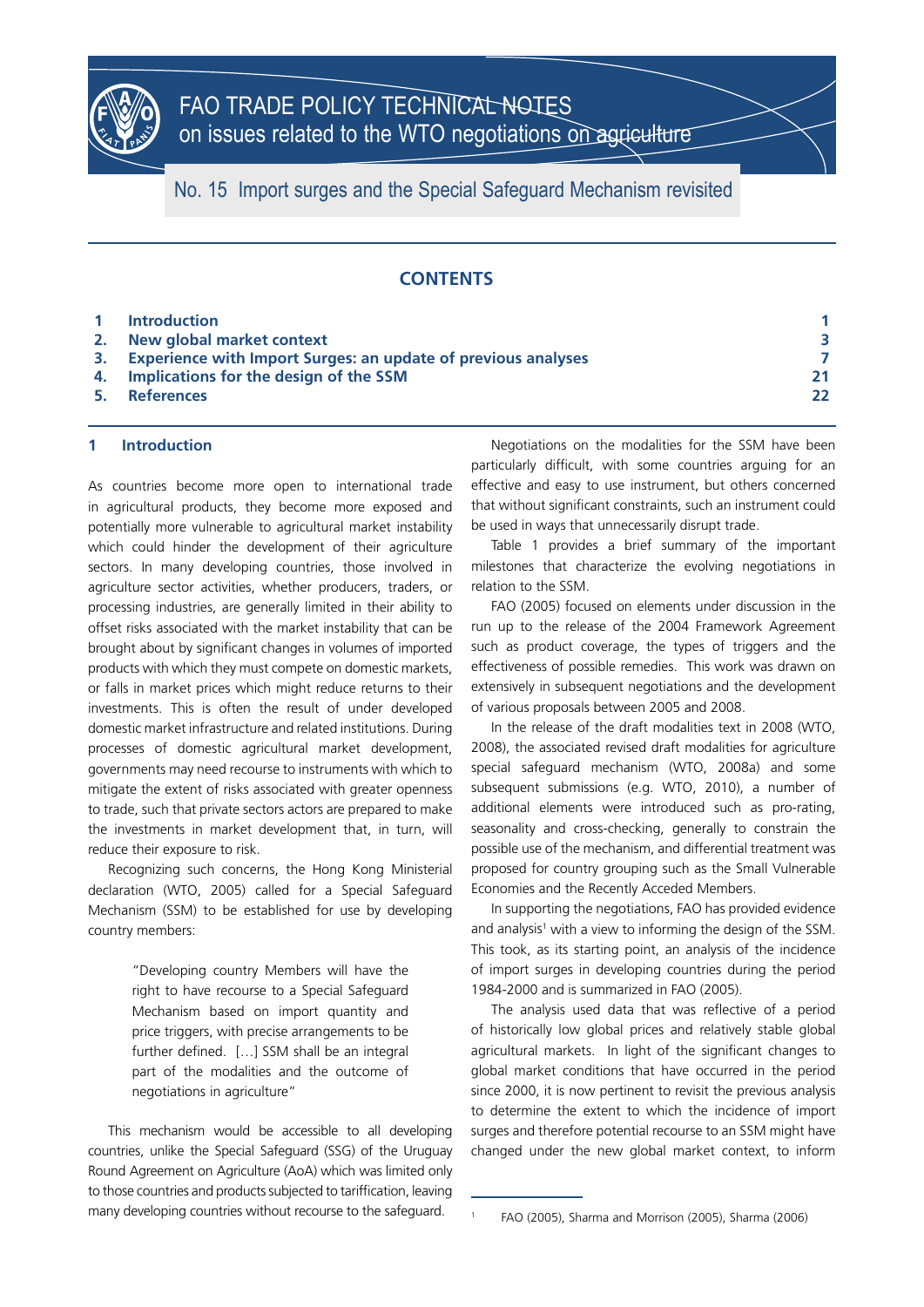# **Table 1 The changing fortune of the SSM in the Doha Round negotiations**

| Modalities / Framework texts                                                                         | Dated                        | Text on SSM                                                                                                                                                                                                                                                                                                                                                                                                                                                                    |
|------------------------------------------------------------------------------------------------------|------------------------------|--------------------------------------------------------------------------------------------------------------------------------------------------------------------------------------------------------------------------------------------------------------------------------------------------------------------------------------------------------------------------------------------------------------------------------------------------------------------------------|
| Indian proposal to create a "food security<br>box" for the developing countries                      | 15 January 2001              | A separate Safeguard Mechanism on the lines of the<br>SSG along with a provision for imposition of Quantitative<br>Restrictions under specified circumstances, should be<br>made available to all developing countries irrespective of<br>tariffication, in the event of a surge in the imports or a<br>decline in prices                                                                                                                                                      |
| Harbinson modalities                                                                                 | 18 March 2003                | > An outline of a possible new SSM to enable developing<br>countries to effectively take account of their development<br>needs, including food security, rural development and<br>livelihood security concerns, is currently subject to<br>technical work and will be included at the appropriate<br>stage in Attachment 2.                                                                                                                                                    |
|                                                                                                      | 1 August 2004                | > The right to invoke this mechanism shall be reserved (with<br>"SSM" symbol) for the products concerned.                                                                                                                                                                                                                                                                                                                                                                      |
| EU-US text                                                                                           | 13 August 2003               | An SSM shall be established for use by developing countries<br>as regards import-sensitive tariff lines.                                                                                                                                                                                                                                                                                                                                                                       |
| G-20 text                                                                                            | 20 August 2003               | Under conditions to be determined in the negotiations, an<br>SSM shall be established for use by developing countries, the<br>scope of which would depend on the impact of tariff cuts as<br>per 2.6 above.1                                                                                                                                                                                                                                                                   |
| Cancun Ministerial text (Derbez text)                                                                | 13 September 2003            | An SSM shall be established for use by developing countries<br>subject to conditions and for products to be determined                                                                                                                                                                                                                                                                                                                                                         |
| Framework Agreement                                                                                  | 1 August 2004                | An SSM will be established for use by developing country<br>members.                                                                                                                                                                                                                                                                                                                                                                                                           |
| Hong Kong Ministerial Declaration                                                                    | 18 December 2005             | Developing country Members will have the right to have<br>recourse to a Special Safeguard Mechanism based on import<br>quantity and price triggers, with precise arrangements to be<br>further defined. [] SSM shall be an integral part of the<br>modalities and the outcome of negotiations in agriculture.                                                                                                                                                                  |
| (JOB(06)/64)<br>G-33 proposal<br>(JOB(08)/47)                                                        | 23 March 2006<br>3 June 2008 | Proposals used Article 5 of the URAoA ("Special Safeguard<br>provisions") as the basis for a suggested text. Main<br>elements:<br>Coverage: All agricultural products were initially proposed<br>(2006) and the concept of a percentage of tariff lines was<br>later accepted (2008).<br>Triggers on the basis of three years moving average for both<br>volume and price triggered mechanism<br>Remedy: additional duty applied on applied tariffs<br>("ad-valorem SSM duty") |
| Draft Modalities texts                                                                               | 6 December 2008              | Progress reported but still short of a clean text.                                                                                                                                                                                                                                                                                                                                                                                                                             |
| Members' submissions (G-33, Ukraine,<br>Costa Rica, Australia, Canada, SVEs, ACPs,<br>African Group) | Jan. - Sep. 2010             | Discussions on several elements related to the application<br>of the SSM: pro-rating, SVEs treatment, Seasonality, offset,<br>cross-checking, normal trade.                                                                                                                                                                                                                                                                                                                    |

1 Paragraph 2.6 refers to the tariff reduction formula for developing countries in the G20 text.

future negotiations on the SSM which are likely to form a central component of the post-Bali workplan.

In the following section, the changing global market context is described, and elements that could influence the forthcoming negotiations are highlighted. In section 3, the previous FAO analyses which investigated experience of

net food importing and least developed countries across 15 commodity groups during the period 1984-2000 is extended through to 2013. Particular attention is paid to the incidence of import surges under a number of different scenarios and in different countries and country groupings.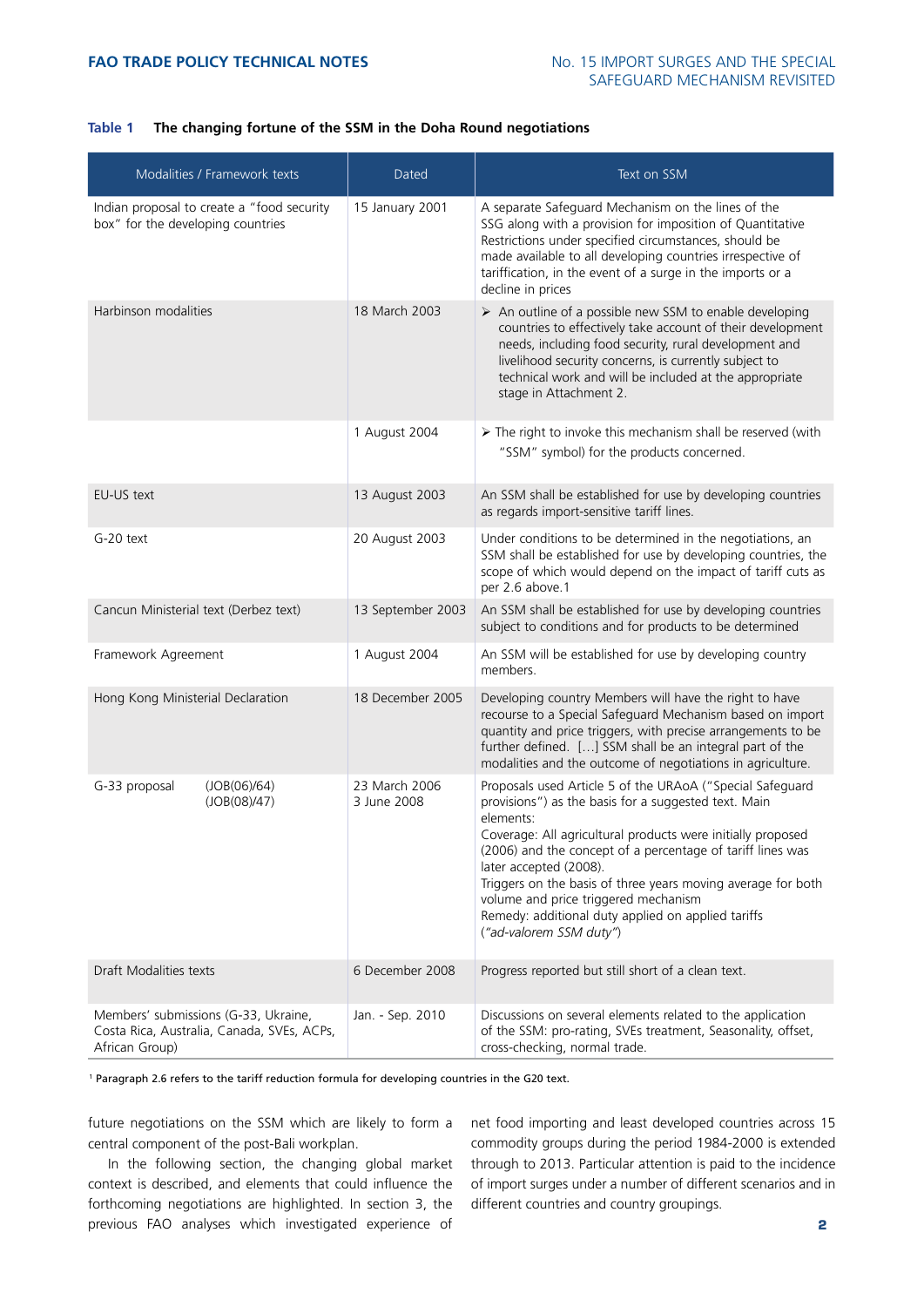# SAFEGUARD MECHANISM REVISITED

# **2 New global market context**

The FAO Food Price Index (Figure 1) provides an indication of the significant changes in global market conditions that followed the rapid increases in global food prices in 2007/08. Real food prices had started to increase in the early 2000s after two decades of relatively stable and historically low real food prices. Following a second peak in the index in 2011, prices have fallen, but still remain significantly higher than in the 1980s and 1990s.

During the period 2010-2014, there has also been a greater level of change in the FPI (Figure 2). Following a rapid

increase in the index during the second half of 2010 and early 2011, prices declined during 2011. Prices then remained in a band approximately 200 – 220% higher than the base period of 2002-2004, but with still quite significant intra-year variability.

The individual commodity price indices (Figure 2b) underlying the FPI demonstrate that the intra-year price trends are very different across the main commodity groups. While meat prices were relatively stable, dairy, sugar and cereals saw significant price movements in the year April 2013-April 2014.



# **Figure 1 FAO Food Price Index**

*Source*: FAO (2014) AMIS Market Monitor April 2014









**3**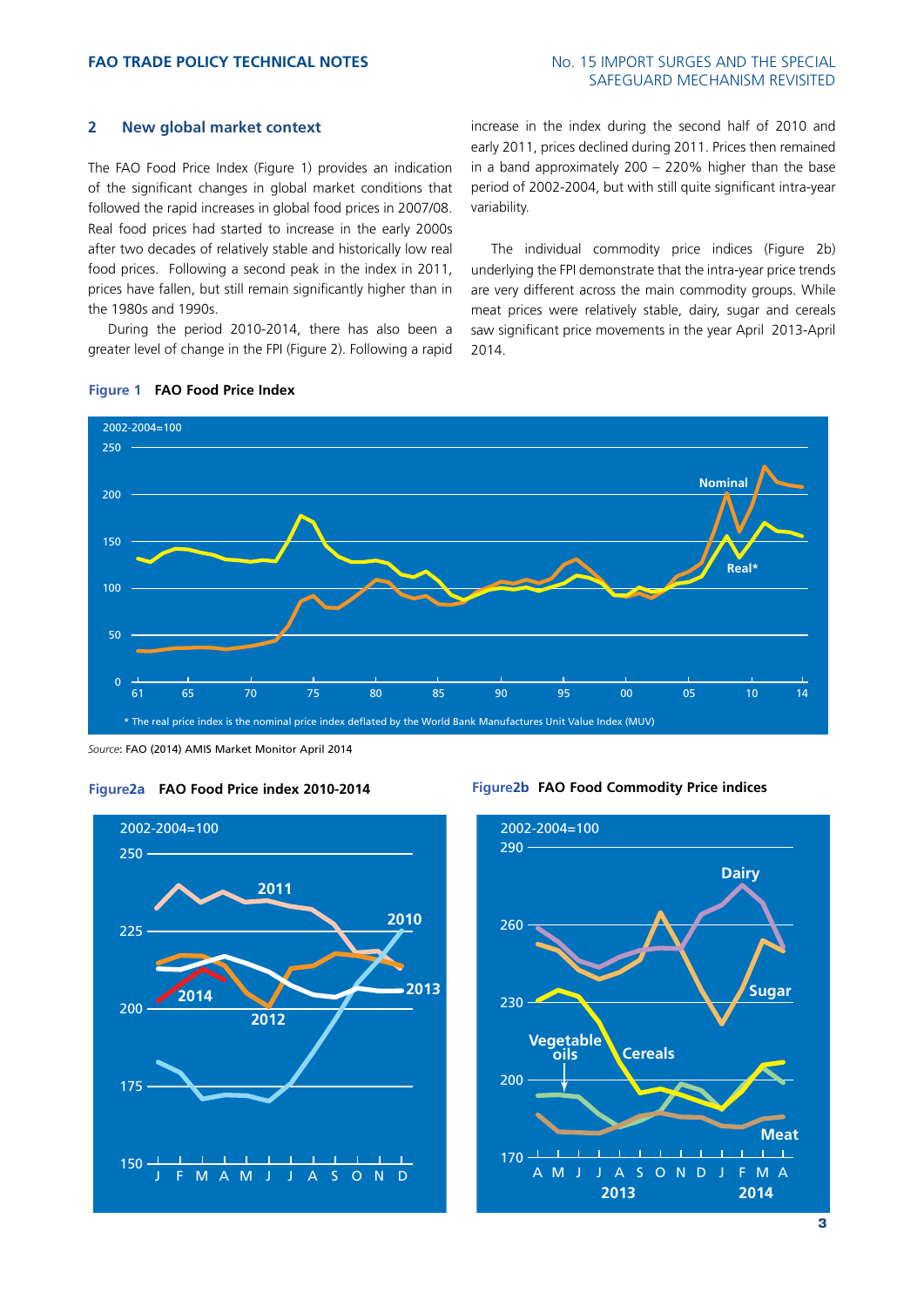









**Rice** 

**Thailand, 100% B**



Figure 2b also demonstrates that whilst at the aggregate level, prices are significantly higher on average than they were in the 1980s and 1990s, it is important to understand the differential patterns at the individual commodity level.

Examples of trends in individual commodity groups are shown in Figure 3 which, while depicting relatively stable prices during the 1990s and early 2000s, show quite different patterns of price changes since the mid 2000s.

Maize and rice prices peaked in 2007, but while maize prices saw further peaks in 2010 and 2011 before falling, rice prices remained relatively stable. By contrast meat prices have continued to increase over the period.

There have been equally significant changes in levels of imports of the analysed commodity groups by food importing developing countries during the past three decades. Despite the fact that global food prices have risen significantly since

*Source*: FAO (2014a)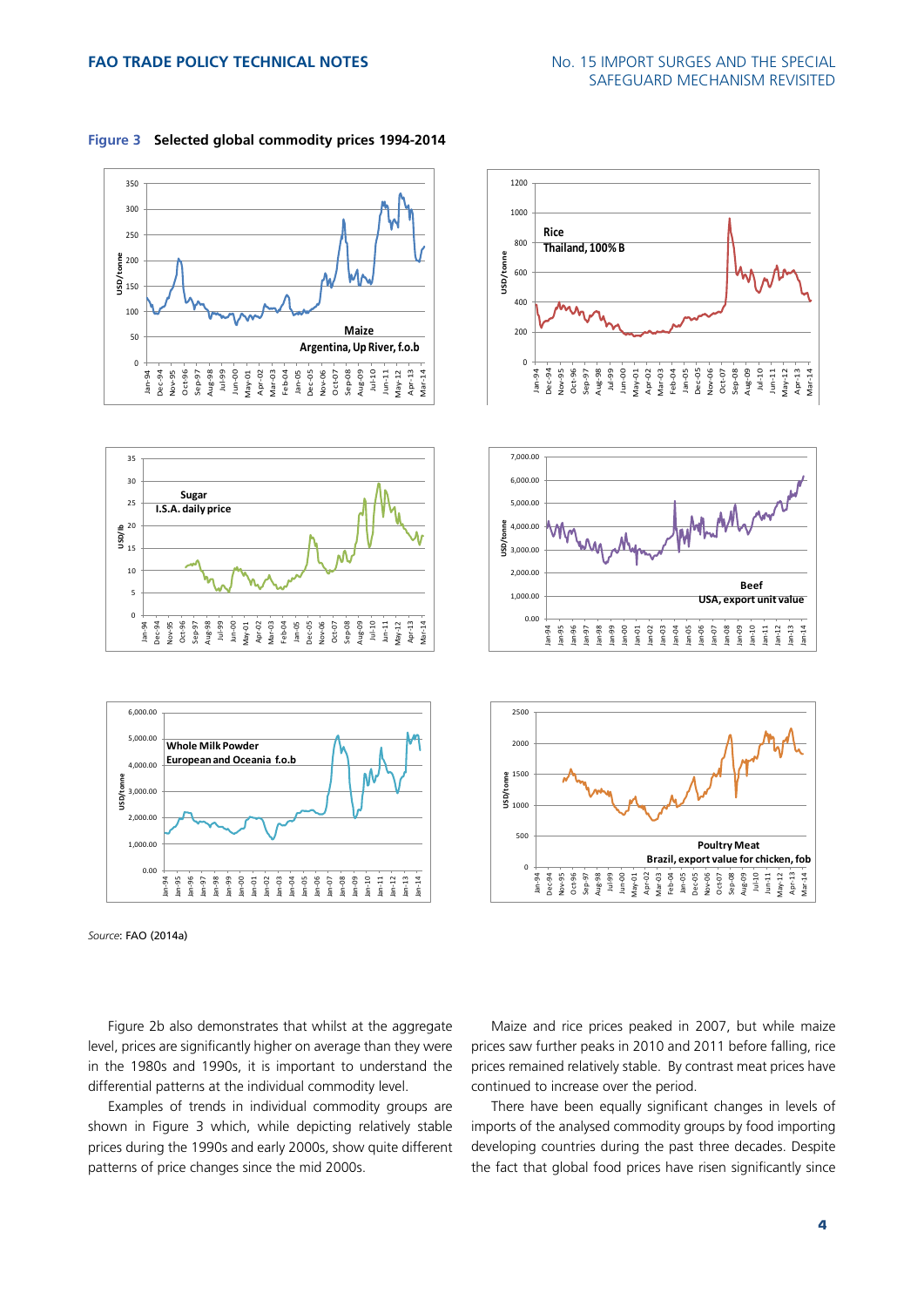the 1990s, volumes have also risen rapidly (see Figures 4ad). The following graphs present indices of import volumes to an aggregate of developing countries<sup>2</sup> for 15 commodities groups.

For cereals, levels of imports by the developing country aggregate have increased significantly since 2000 (Figure 4a). Imports of meat products have increased even more rapidly since 2000, particularly pigmeat and poultry meat

# **Figure 4a Cereals indexed import volumes (2000=100)**



**Figure 4c Dairy products indexed import volumes (2000=100)**



(Figure 4b). Trends in dairy products are mixed with butter imports remaining relatively constant but with significant increases in cheese and WMP (Figure 4c). The oilseed group is characterised by smooth increases in palmoil and sunflower imports and continued volatility in rapeseed imports (Figure 4d).

In aggregate (and on average), the increased import volumes are likely to maintain upward pressure on global

#### **Figure 4b Meat products indexed import volumes (2000=100)**



**Figure 4d Oils indexed import volumes (2000=100)**



<sup>2</sup> The developing countries included in this aggregate were selected for analysis in FAO (2005) on the basis of their inclusion in the 2004 listings of Net Food Import Dependent Countries (NFIDC) and/or Low Income Food Deficit Countries (LIFDCs) and/or Least Developed Countries (LDCs). A number of countries have graduated from these lists since 2004, but for the sake of consistency and comparison, the same sample of countries is used in the current analysis. The aggregate covers 103 developing countries, one more than in the previous FAO analysis because China and Chinese Taipei are represented separately in this analysis. The full official name of Chinese Taipei in the WTO is "Separate Customs Territory of Taiwan, Penghu, Kinmen and Matsu"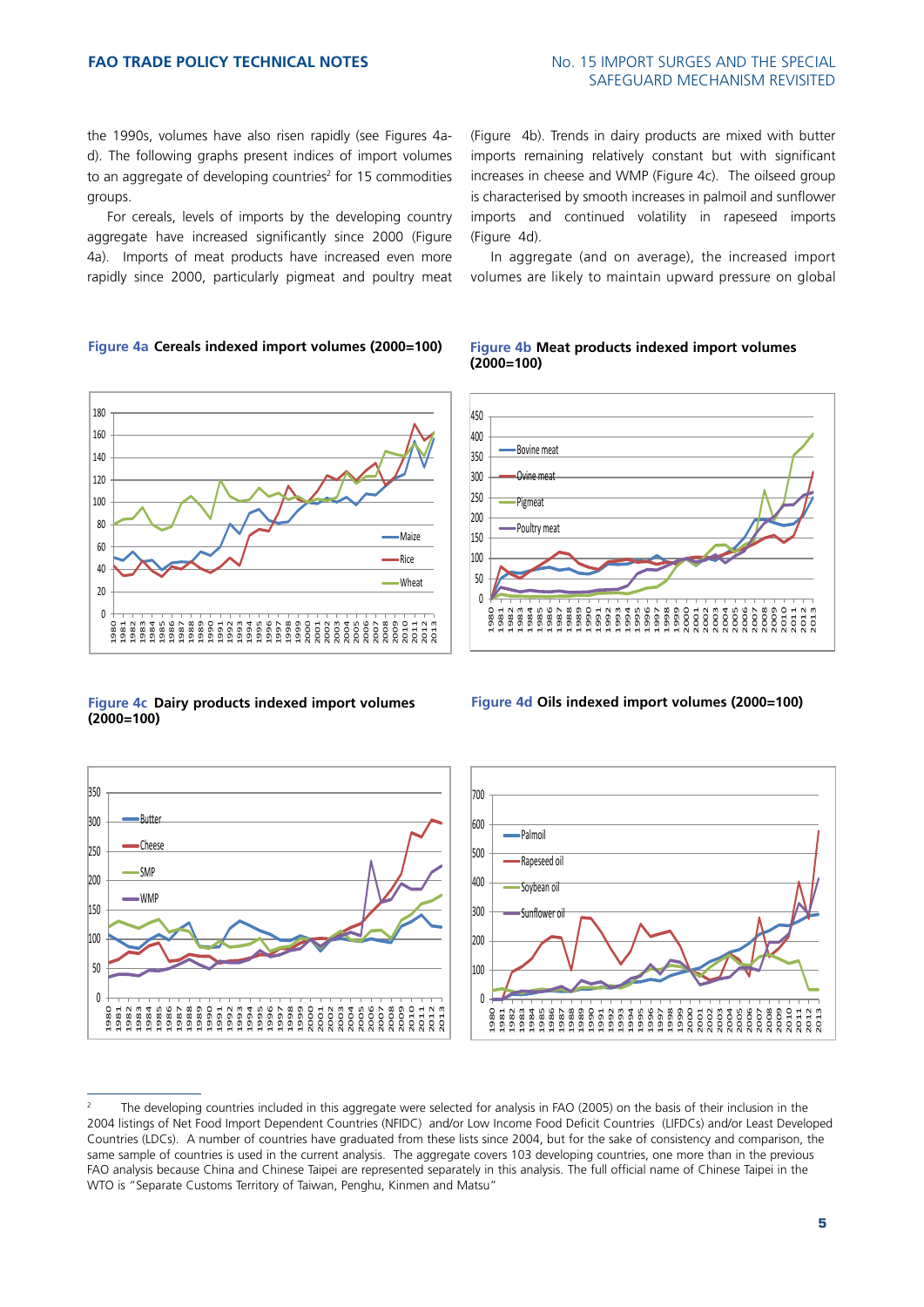prices. At this aggregate level, the previous association that was often made between increased imports and depressed prices does not appear to have been maintained since 2000.

The significant increases in imports are reflected in the rapid growth of food import bills during the past decade, particularly among LDCs and NFIDCs (Figure 5). Figure 6 illustrates that the increased food import bill is not driven solely by higher import prices, but by rapid increases in commercial import volumes.

The changing global market context therefore creates a very different scenario with respect to expectations regarding the incidence of surges: both aggregate import volumes and prices have been increasing significantly. The incidence of surges is likely to be quite different to that identified during periods of relatively stable prices when import volume increases were often associated with depressions in prices. In the following section, the relationship between price trends and volume trends is examined in the context of identifying import surges.





*Source*: Author calculation based on FAO (2013)

#### **Figure 6 Commercial cereal imports and food aid volumes (NFIDC + LDC)**



*Source*: Author calculation based on FAO (2013)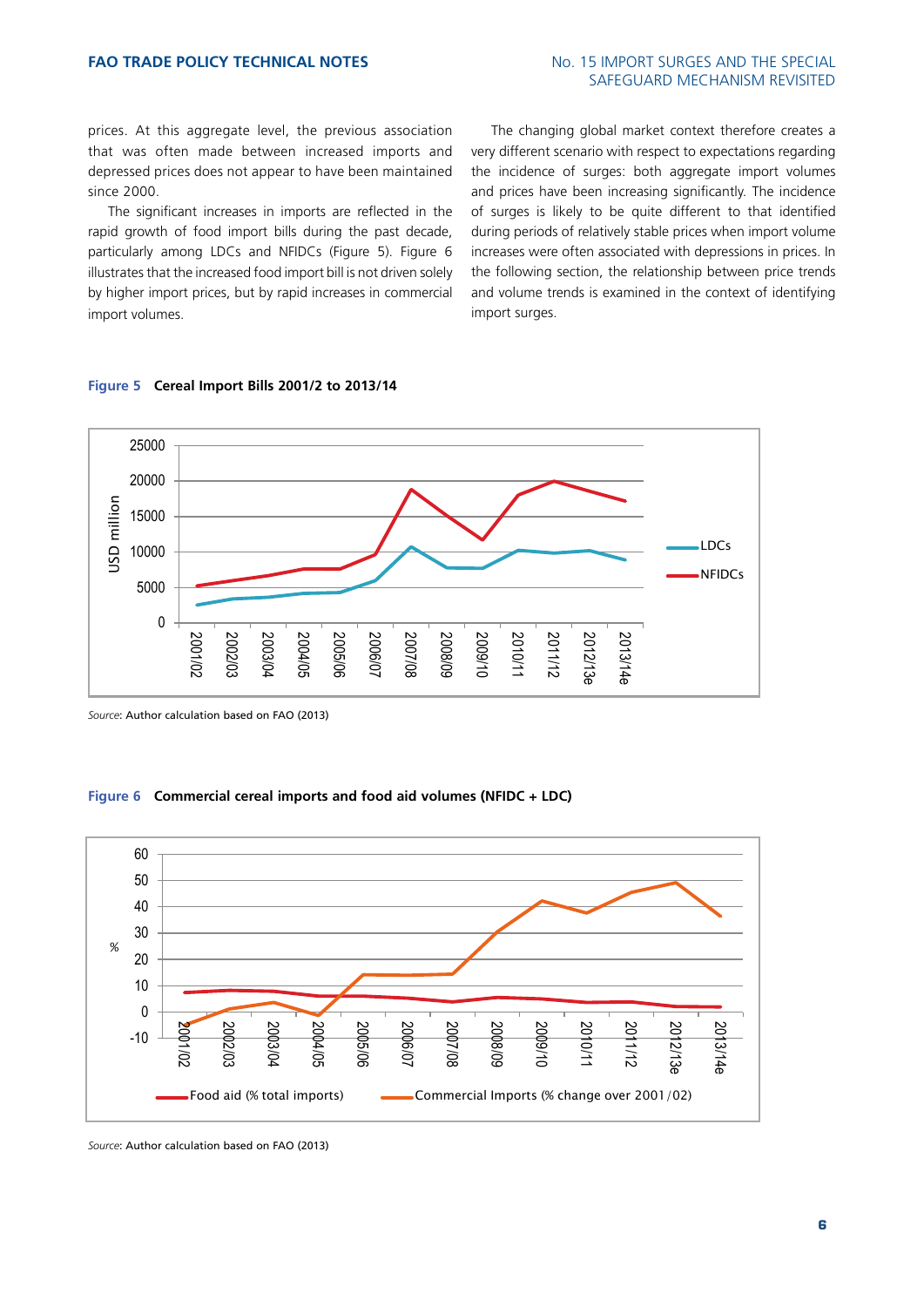# **FAO TRADE POLICY TECHNICAL NOTES** NO. 15 IMPORT SURGES AND THE SPECIAL SAFEGUARD MECHANISM REVISITED

# **3 Experience with Import Surges: an update of previous analyses**

### **3.1 Definitions and approach**

The term "import surge" has been used to highlight two types of potential shocks to domestic agriculture sectors which may arise from increased openness to trade: (i) increases in volumes of imports from one year to the next and (ii) depressions to domestic market prices that may result from increased connectivity to global market prices.

It is important to note that the incidence of surges in imports does not necessarily imply negative implications for the importing country. As documented in FAO (2006) and FAO (2011) increases in imports can be the result of domestic shortfalls due to climatic or other reasons, or simply reflect increased per capita consumption, which may have outstripped the growth capacity of domestic agriculture sectors. However, as reported in FAO (2006a) there are many cases where surges have been potentially disruptive to domestic agriculture sectors. Countries need effective mechanisms through which to manage trade in order to mitigate potential negative effects of import surges in such cases.

Although the analysis in this paper reflects the incidence of surges it should not therefore be taken to imply that a surge will necessarily be the result of external market events, nor that it will necessarily have negative impacts, nor that the application of a safeguard remedy would be appropriate or indeed likely in all of the identified cases.

The analysis reported in this section updates the previous FAO analysis on developing country experience with import surges. Annual import quantity data from FAOs Commodity Balance database for 15 key commodities groups is analyzed for 103 developing countries<sup>3</sup> for the thirty year period 1984-2013. Although the use of annual data precludes analysis related to seasonality and pro-rating, the approach was chosen to allow consistent and comprehensive coverage across all developing countries to the most recent period possible.

As explained in FAO (2006a) there is no agreed definition of an import surge nor of a methodology for assessing and measuring import surges. In that publication, it was noted that the definitions tend to be based inter alia on differing thresholds with an import surge said to have occurred when the actual imports surpass that threshold. There is no set level of threshold that has been widely accepted, although a volume surge is generally conceived of as occurring when imports exceed a moving average of the previous three years plus a certain percentage above that average. As previously reported in FAO (2005), the selection of the threshold can have a significant effect on the determination of the existence of an import surge. In investigating the incidence of volume surges in this paper, two different thresholds are first used to provide a broad picture of the incidence. The thresholds, the moving average of the previous three years plus 30% (MA3+30) and the moving average of the previous three years plus one standard deviation (MA3+sd) are used to demonstrate the importance of the definition of an appropriate threshold level. The choice of MA3+30 is based on (i) its widespread use in previous analyses and (ii) an apparent preference for this type of threshold in relation to the negotiations to date. The MA3+sd is introduced in the analysis because it can more accurately reflect the level of variability in imports. In the succeeding discussions the relative merits of these alternative threshold definitions are discussed.

Using the MA3, different threshold levels are then applied to deepen the understanding of the incidence of surges at the country and product level. These threshold levels, which have been referred to both in WTO (2008 Rev.4) and in WTO (2008, TN/AG/W/7) include 110%, 120% and 140% in addition to the 130% applied in the more general analysis. Particular attention is also paid to the incidence of surges across different country groupings, namely the G33, SVEs, LDCs, RAMS, and NFIDCs.

For the analysis of price depressions, previous analyses explored the use of both historical reference prices and different forms of moving average. Given the significant upward shift in price levels over the past decade, the use of historical references prices (such as 1984-1986 averages) is largely irrelevant. The incidence of price depressions over the thirty year period is therefore investigated first using MA3 and MA5 and then with different threshold levels applied to the MA3 (MA3x90% and MA3x85%).

#### **3.2 Incidence of volume surges in general**

# *3.2.1 Surges by product*

Table 2 presents the results for the MA3+30 by commodity. The total number of surges identified during the 30 year period is given in column B, broken down by 10 year period in columns C-E, and then with the last decade broken down into 5 year periods to reflect the pre- and post- 2007/08 price increases (columns F and G). Similarly results are presented in Table 3 for MA3+1sd and as a percentage of the total number of possible cases in tables 4 and 5.

With reference to Tables 2 and 4, the highest incidence of surges during the whole period occurs in meats (bovine, pig and poultry all with incidences of greater than 20% of possible cases), to a slightly lesser extent in dairy products (all greater than 15%), 10% or lower in most oilseeds, and with a mixed pattern in cereals.

#### *3.2.2 Changing incidence of surges over time*

It is noted that across time periods, a higher incidence of import surges was observed in 1994-2003 than in 1984-1993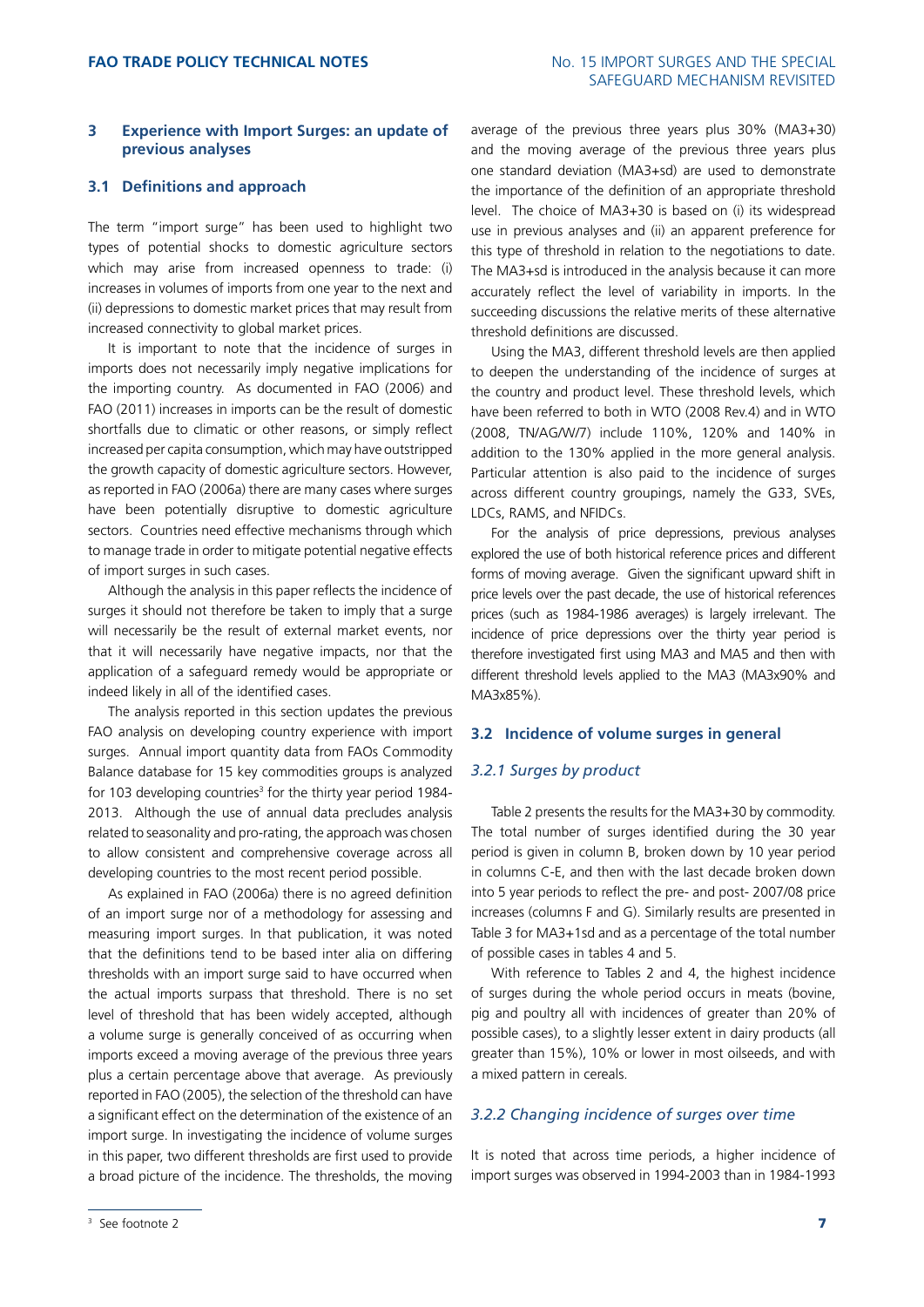|               | Total     |           | <b>Ten Year Periods</b> | <b>Five Year Periods</b> |           |           |
|---------------|-----------|-----------|-------------------------|--------------------------|-----------|-----------|
|               | 1984-2013 | 1984-1993 | 1994-2003               | 2004-2013                | 2004-2008 | 2009-2013 |
| Maize         | 504       | 196       | 189                     | 119                      | 73        | 46        |
| Rice          | 470       | 186       | 192                     | 92                       | 54        | 38        |
| Wheat         | 271       | 108       | 87                      | 76                       | 43        | 33        |
| Bovine meat   | 663       | 208       | 238                     | 217                      | 142       | 75        |
| Ovine meat    | 553       | 152       | 201                     | 200                      | 139       | 61        |
| Pigmeat       | 741       | 217       | 306                     | 218                      | 145       | 73        |
| Poultry meat  | 732       | 228       | 291                     | 213                      | 126       | 87        |
| <b>Butter</b> | 548       | 178       | 182                     | 188                      | 112       | 76        |
| Cheese        | 536       | 140       | 210                     | 186                      | 118       | 68        |
| <b>SMP</b>    | 594       | 130       | 223                     | 241                      | 125       | 116       |
| <b>WMP</b>    | 487       | 105       | 199                     | 183                      | 104       | 79        |
| Palmoil       | 409       | 190       | 176                     | 43                       | 35        | 8         |
| Rapeseed oil  | 303       | 148       | 128                     | 27                       | 9         | 18        |
| Soybean oil   | 352       | 177       | 152                     | 23                       | 13        | 10        |
| Sunflower oil | 275       | 76        | 147                     | 52                       | 30        | 22        |
| Total         | 7438      | 2439      | 2921                    | 2078                     | 1268      | 810       |

# **Table 2 Number of identified volume surges – MA3+30% threshold**

*Note*: Calculation for 103 countries. Number of identified surges = cases where actual volume exceeds threshold

# **Table 3 Number of identified volume surges – MA3+1sd**

|               | Total     |           | Ten Year Periods | <b>Five Year Periods</b> |           |           |
|---------------|-----------|-----------|------------------|--------------------------|-----------|-----------|
|               | 1984-2013 | 1984-1993 | 1994-2003        | 2004-2013                | 2004-2008 | 2009-2013 |
| Maize         | 568       | 181       | 202              | 185                      | 106       | 79        |
| Rice          | 779       | 249       | 287              | 243                      | 123       | 120       |
| Wheat         | 649       | 205       | 218              | 226                      | 138       | 88        |
| Bovine meat   | 900       | 266       | 297              | 337                      | 187       | 150       |
| Ovine meat    | 618       | 168       | 209              | 241                      | 151       | 90        |
| Pigmeat       | 963       | 237       | 355              | 371                      | 201       | 170       |
| Poultry meat  | 1066      | 270       | 371              | 425                      | 200       | 225       |
| <b>Butter</b> | 635       | 191       | 206              | 238                      | 136       | 102       |
| Cheese        | 806       | 191       | 285              | 330                      | 172       | 158       |
| <b>SMP</b>    | 586       | 141       | 208              | 237                      | 113       | 124       |
| <b>WMP</b>    | 545       | 126       | 210              | 209                      | 119       | 90        |
| Palmoil       | 525       | 173       | 210              | 142                      | 78        | 64        |
| Rapeseed oil  | 220       | 121       | 77               | 22                       | 7         | 15        |
| Soybean oil   | 394       | 162       | 174              | 58                       | 33        | 25        |
| Sunflower oil | 246       | 65        | 121              | 60                       | 31        | 29        |
| Total         | 9500      | 2746      | 3430             | 3324                     | 1795      | 1529      |

*Note*: Calculation for 103 countries. Number of identified surges = cases where actual volume exceeds threshold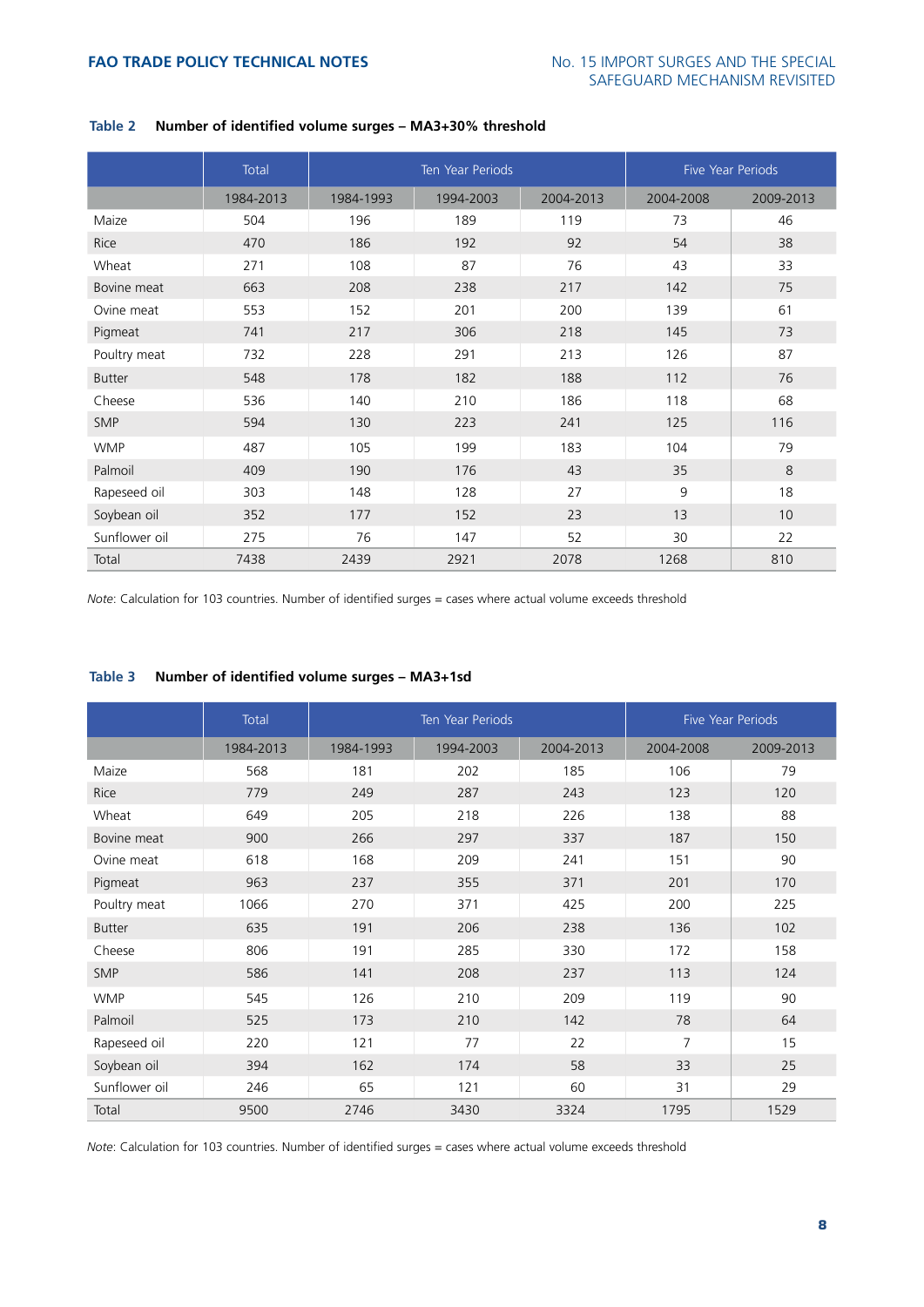|               | Total     |           | <b>Ten Year Periods</b> | <b>Five Year Periods</b> |           |           |
|---------------|-----------|-----------|-------------------------|--------------------------|-----------|-----------|
|               | 1984-2013 | 1984-1993 | 1994-2003               | 2004-2013                | 2004-2008 | 2009-2013 |
| Maize         | 16%       | 19%       | 18%                     | 12%                      | 14%       | 9%        |
| Rice          | 15%       | 18%       | 19%                     | 9%                       | 10%       | 7%        |
| Wheat         | 9%        | 10%       | 8%                      | 7%                       | 8%        | 6%        |
| Bovine meat   | 21%       | 20%       | 23%                     | 21%                      | 28%       | 15%       |
| Ovine meat    | 18%       | 15%       | 20%                     | 19%                      | 27%       | 12%       |
| Pigmeat       | 24%       | 21%       | 30%                     | 21%                      | 28%       | 14%       |
| Poultry meat  | 24%       | 22%       | 28%                     | 21%                      | 25%       | 17%       |
| <b>Butter</b> | 18%       | 17%       | 18%                     | 18%                      | 22%       | 15%       |
| Cheese        | 17%       | 14%       | 20%                     | 18%                      | 23%       | 13%       |
| <b>SMP</b>    | 19%       | 13%       | 22%                     | 23%                      | 24%       | 23%       |
| <b>WMP</b>    | 16%       | 10%       | 19%                     | 18%                      | 20%       | 15%       |
| Palmoil       | 13%       | 18%       | 17%                     | 4%                       | 7%        | 2%        |
| Rapeseed oil  | 10%       | 14%       | 12%                     | 3%                       | 2%        | 3%        |
| Soybean oil   | 11%       | 17%       | 15%                     | 2%                       | 3%        | 2%        |
| Sunflower oil | 9%        | 7%        | 14%                     | 5%                       | 6%        | 4%        |

# **Table 4 Identified volume surges as a percentage of all possible cases (MA3+30%)**

*Note*: Percentages calculated as number of identified "surges" where actual imports exceed threshold divided by the total possible cases. Total possible cases = Number of countries multiplied by number of years in period.

|               | Total     | Ten Year Periods |           |           | <b>Five Year Periods</b> |           |
|---------------|-----------|------------------|-----------|-----------|--------------------------|-----------|
|               | 1984-2013 | 1984-1993        | 1994-2003 | 2004-2013 | 2004-2008                | 2009-2013 |
| Maize         | 18%       | 18%              | 20%       | 18%       | 21%                      | 15%       |
| Rice          | 25%       | 24%              | 28%       | 24%       | 24%                      | 23%       |
| Wheat         | 21%       | 20%              | 21%       | 22%       | 27%                      | 17%       |
| Bovine meat   | 29%       | 26%              | 29%       | 33%       | 36%                      | 29%       |
| Ovine meat    | 20%       | 16%              | 20%       | 23%       | 29%                      | 18%       |
| Pigmeat       | 31%       | 23%              | 34%       | 36%       | 39%                      | 33%       |
| Poultry meat  | 34%       | 26%              | 36%       | 41%       | 39%                      | 44%       |
| <b>Butter</b> | 21%       | 19%              | 20%       | 23%       | 26%                      | 20%       |
| Cheese        | 26%       | 19%              | 28%       | 32%       | 33%                      | 31%       |
| <b>SMP</b>    | 19%       | 14%              | 20%       | 23%       | 22%                      | 24%       |
| <b>WMP</b>    | 18%       | 12%              | 20%       | 20%       | 23%                      | 17%       |
| Palmoil       | 17%       | 17%              | 20%       | 14%       | 15%                      | 12%       |
| Rapeseed oil  | 7%        | 12%              | 7%        | 2%        | $1\%$                    | 3%        |
| Soybean oil   | 13%       | 16%              | 17%       | 6%        | 6%                       | 5%        |
| Sunflower oil | 8%        | 6%               | 12%       | 6%        | 6%                       | 6%        |

# **Table 5 Identified volume surges as a percentage of all possible cases (MA3+1sd)**

*Note*: Percentages calculated as number of identified "surges" where actual imports exceed threshold divided by the total possible cases. Total possible cases = Number of countries multiplied by number of years in period.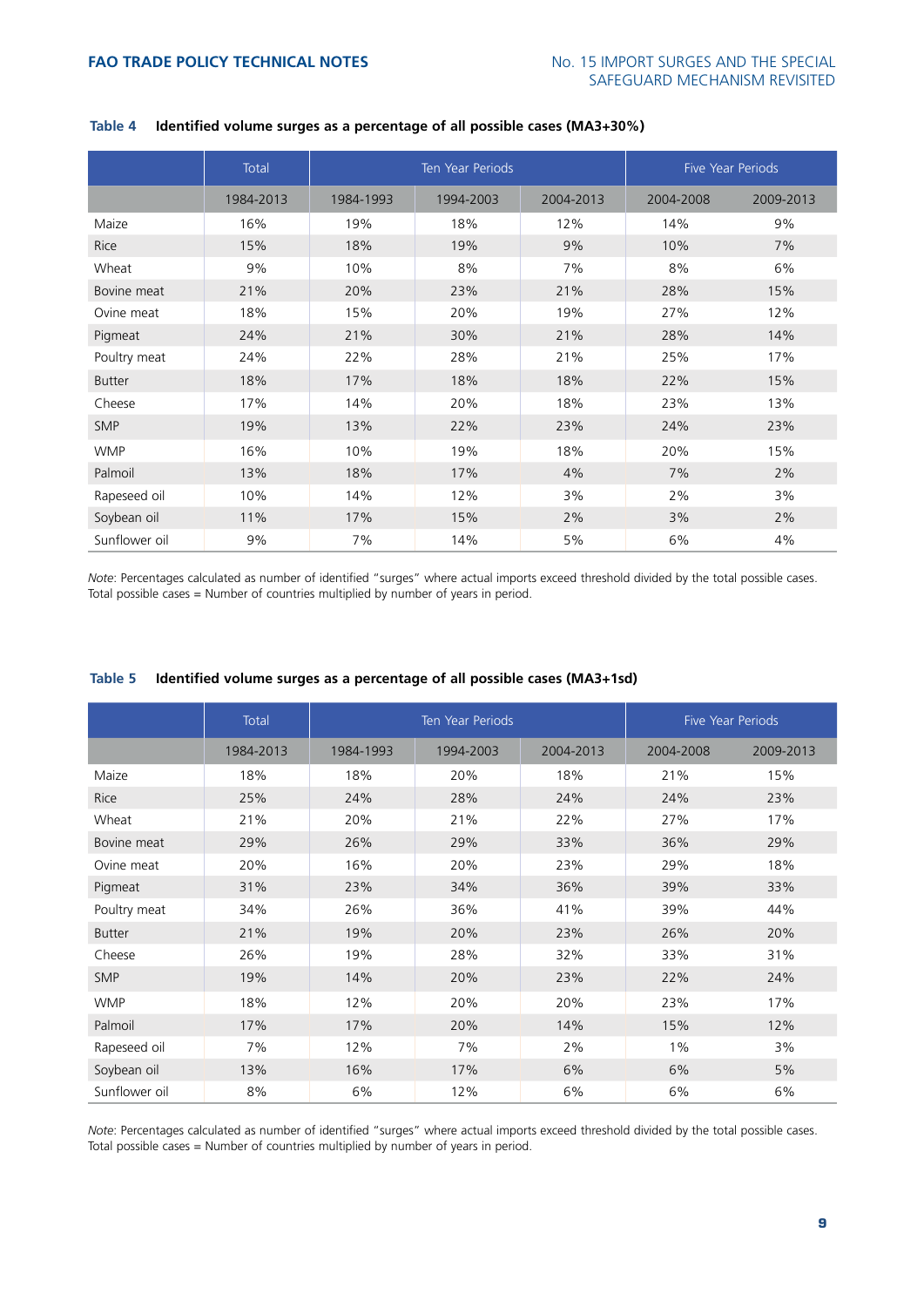

**Figure 7 Incidence of surges by commodity and time period (MA3+30)**

(mainly meat and dairy) while in the remaining groups there was a reduction (mainly cereals and oilseeds). By contrast, all but two of the commodity groups (butter and SMP) saw falling incidence, often significantly, from the period 1994- 2003 to 2004-2013. The most significant falls were observed in oilseeds.

Looking at the last decade (2004-2013) – see also Figure 7 – it is observed that the incidence of surges in all commodities (except rapeseed which was already low) fell significantly in 2009-2013 when compared to 2004-2008, with total surges in 2009-2013 at approximately two-thirds of the 2004-2008 level. It should be noted that this was not due to a reduction in imports as explained later in the section.

Tables 3 and 5 show the results for MA3+1sd. On average, the number of surges identified is higher and while the patterns across commodity groups and periods are similar to those observed with MA3+30, the extent to which the number of surges falls off in the most recent 5 year period is much less significant. Some interesting differences are however noted including the higher incidence of surges in wheat (21% vs 9% of possible cases); the lower incidence in rapeseed and sunflower oil; and poultry and SMP having a higher incidence in 2009-2013 than in 2004 -08.

# **3.3 Understanding the pattern of volume surges**

In understanding the differing incidences across the two threshold "definitions", it is necessary to investigate the relationship between the actual levels of imports and the thresholds by examining country/commodity cases.

Figures 8 - 17 provide examples of several different types of import trend, with a surge identified where actual imports exceed the MA3+30 or MA3+1sd respectively in a particular year.

In the first five cases (Figures 8-12), where imports have increased across the period, the MA3+30 threshold sits significantly above the import level, while the MA3+1sd tracks imports more closely. The MA3+30 threshold identifies no surges, but the MA3+1sd many. In the next two cases (Figures 13 and 14) where there is significant inter year variability in imports, MA3+1sd sits above MA3+30. In the last three cases a more mixed pattern occurs.

Imports of palm oil to Pakistan have risen relatively constantly at between 5 and 10% per year since the early 1990s with very limited variation around the trend. As a result, the MA3+30 is maintained in a position significantly above the actual level of imports and no surges are identified. By contrast, the MA3+1sd reflects the low level of variability, maintaining a course similar to the import curve, but in "smoothing" the trend, picks up a number of surges

Although imports are more variable in Egypt wheat, Ghana wheat , Indonesia wheat and Philippines butter, the positive trends in imports creates a similar pattern, with the MA3+30 threshold not "identifying" any surges, but the MA3+1sd identifying 8, 8, 10 and 11 for the respective products.

By contrast, imports of rice to Indonesia (Figure 13) have been more volatile with an increasing, albeit variable, upward trend to 2000 and then a declining trend but with significant inter year variability during the 2000s. As a result, the MA3+1sd, reflecting the variability, sits above the MA3+30.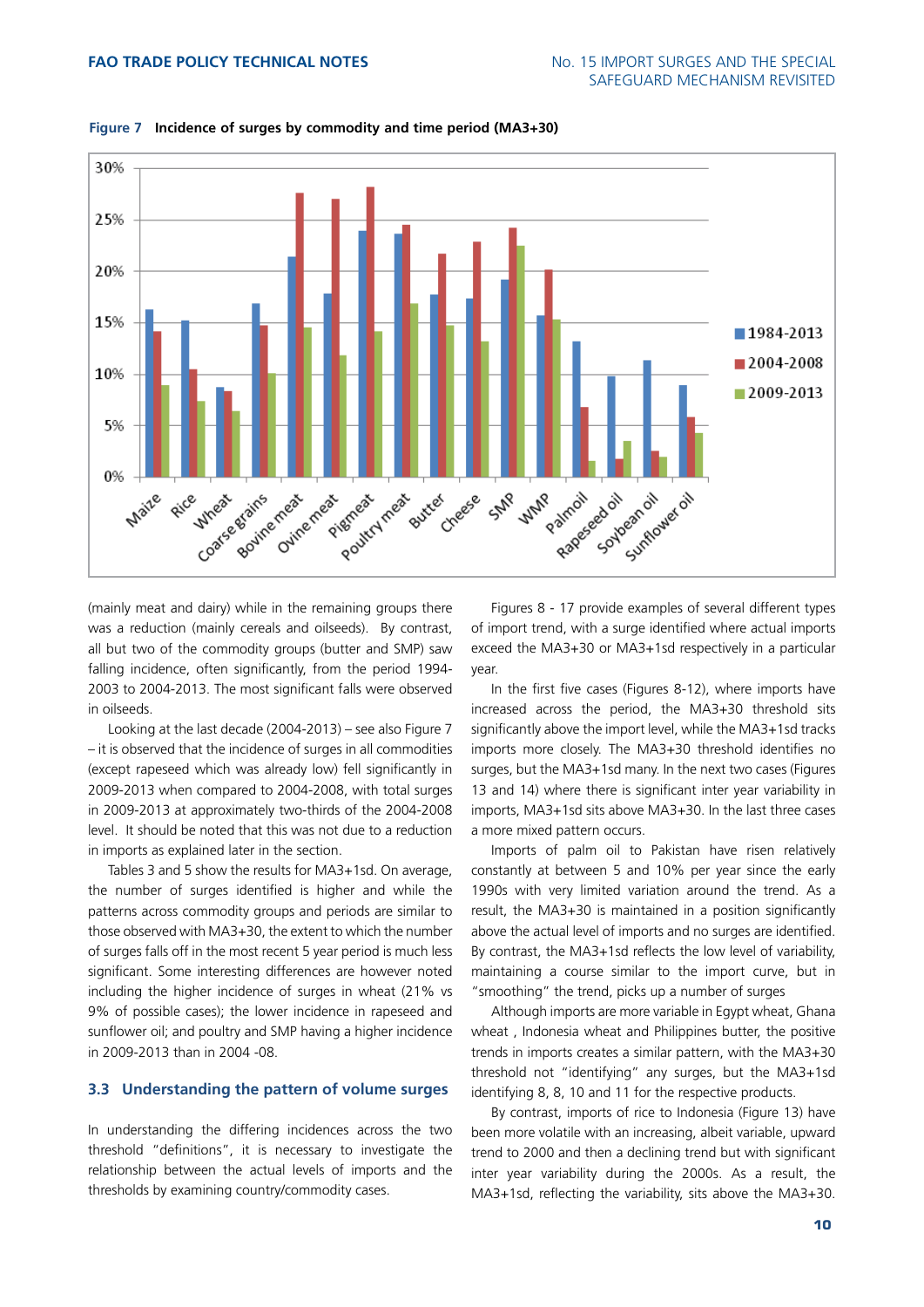



**Figure 9 Egypt wheat imports (000 tonnes) Figure 10 Ghana wheat imports (000 tonnes)**



**Figure 11 Indonesia wheat imports (000 tonnes) Figure 12 Philippines butter imports (000 tonnes)**





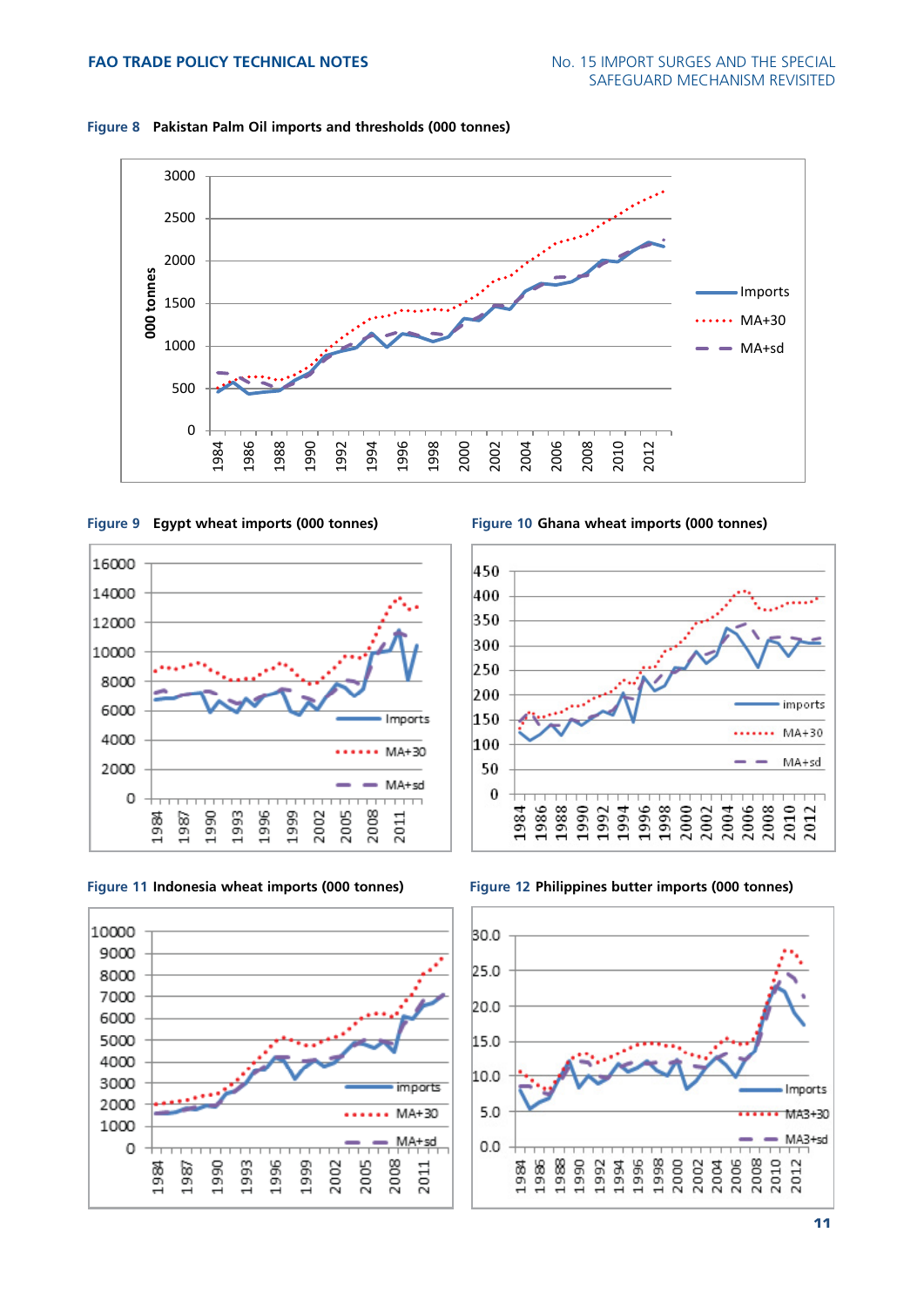**Figure 13 Indonesia rice imports (000 tonnes) Figure 14 India wheat imports (000 tonnes)**











**Figure 17 Chinese Taipei poultry meat imports (tonnes)**

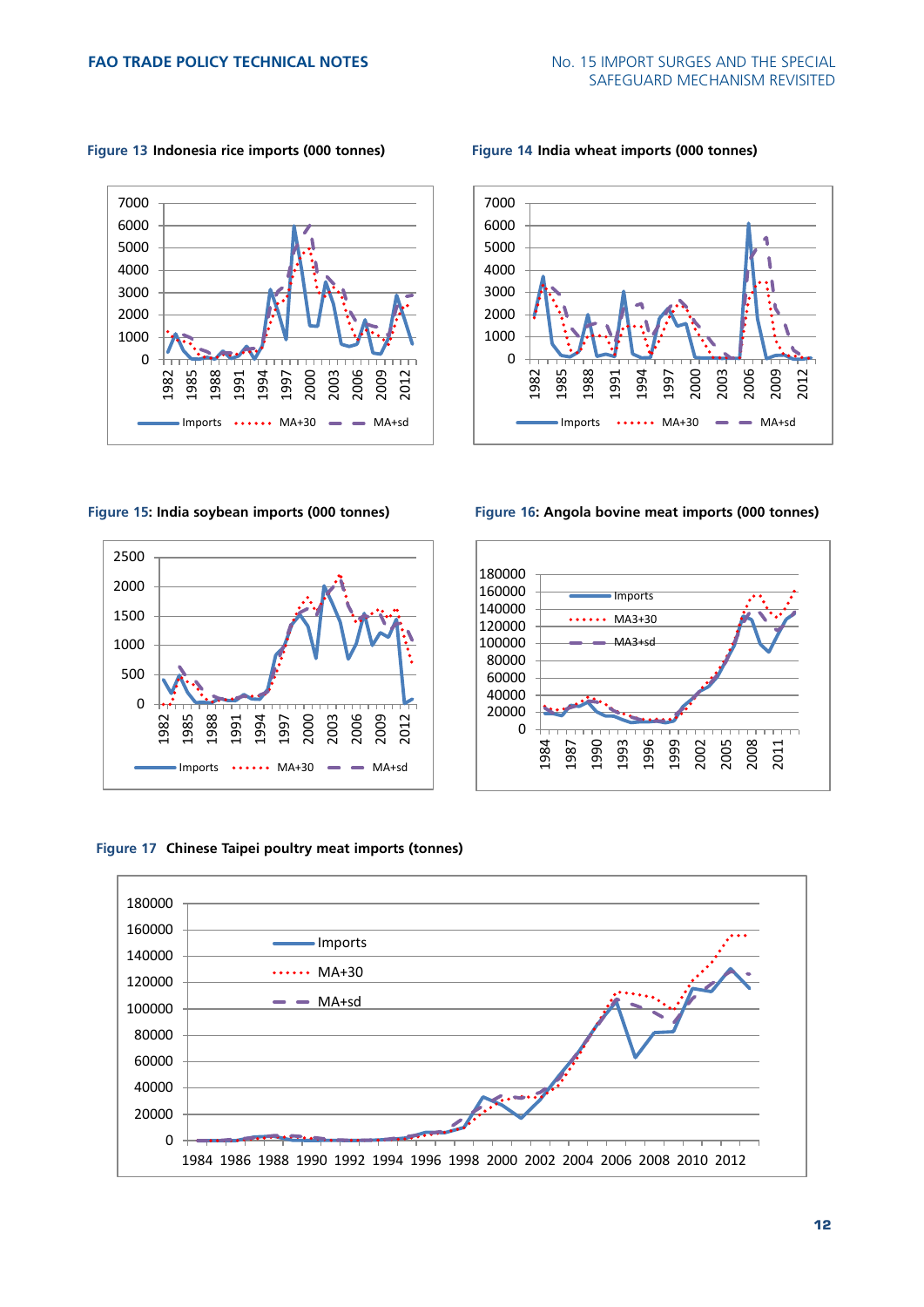However, in this case the MA30 only picks up additional one surge because of the extent of year to year variation. A similar observation is made with India wheat.

More mixed patterns are observed with imports of soybeans to India. These have a similar year to year variation to Indonesia rice but around a more level trend during the 2000s. As a result, the variation reflected in the MA3+1sd has a similar effect to the threshold as the MA3+30 resulting in a similar incidence of trends during that period. With Angola bovine meat imports the pattern varies by decade. MA3+30 picks up 3 surges, while MA3+sd picks up 16 surges with the majority in the last two decades.

With Chinese Taipei poultry meat the MA3+30 identifies 10 surges (3-6-1 per decade), while the MA3+1sd identifies 8 (2-3-3 per decade). In the second decade, the MA3+30 is more sensitive than the MA3+sd as imports are more volatile, whereas in the third decade, the MA3+sd is more sensitive as imports are steadily increasing.

The analysis using two different thresholds is useful in demonstrating that the pattern of imports is a key variable in determining the incidence of surges under different threshold choices. Where imports are rising relatively constantly, the MA3+1sd is more sensitive to identifying surges, whereas for imports that follow a more variable trend, the MA3+30 identifies a greater number of surges.

Care is therefore needed in drawing conclusions as to the most appropriate threshold, both in terms of the effectiveness of a safeguard mechanism and in relation to concerns about its potential use.

# **3.4 Implications of the threshold level by country and product**

Given the concerns regarding the relative sensitivity of the two types of threshold to different patterns of imports, it is instructive to deepen the analysis to understand how different countries and country groupings may be affected by increases or reductions in the threshold level. In this subsection, countries are first categorized by incidence of surge and the sensitivity of the top ten countries to changes in the threshold level assessed. The incidence is then assessed by country grouping.

# *3.4.1 Incidence by country*

The pattern of imports is also a determining factor in the analysis of the incidence of surges across different countries. Using the, on average, less sensitive MA3+30 threshold, countries are groups into tiers of decreasing incidence of surge (Table 6), where incidence refers to the total number of surges identified across the commodities in each country during the thirty year period (total possible cases = 450 per country).

While it is the larger developing countries with relatively more mixed net trade positions with respect to the different commodities that tend to have the highest incidence of surge, it is also interesting to note that there is a lower incidence of surges in key net food importing countries such as Egypt and Indonesia and the high proportion of Island States, traditionally heavily reliant on food imports, falling into the category of below 60 surges during the 30 year period.

| $100+$   | India, China, Zimbabwe, Ecuador, Kenya, Nigeria, Pakistan, Uganda, Tanzania                                                                                                                                                                                           |
|----------|-----------------------------------------------------------------------------------------------------------------------------------------------------------------------------------------------------------------------------------------------------------------------|
| 90-99    | Venezuela, Malawi, Nicaragua, Benin, Ghana, Mali, Zambia, Madagascar, Bangladesh, Rwanda, Togo                                                                                                                                                                        |
| 80-89    | Egypt, Honduras, Indonesia, Mozambique, Korea DPR, Mauritania, Mongolia, Dominican Republic, Kyrgyz<br>Republic, Nepal, Burkina Faso, Haiti, Congo                                                                                                                    |
| 70-79    | Myanmar, Niger, Angola, Guinea, Sierra Leone, Tajikistan, Chad, Botswana, CAR, Peru, Cambodia, Cote d'<br>Ivoire, Morocco, Burundi, Tunisia, Cameroon, Georgia, Senegal                                                                                               |
| 60-69    | Albania, Guinea Bissau, Philippines, Sri Lanka, Jordan, Laos                                                                                                                                                                                                          |
| Below 60 | Cuba, Cape Verde, Gabon, Armenia, Djibouti, Namibia, Swaziland, Maldives, Vanuatu, Papua New Guinea,<br>Solomon Islands, Mauritius, Jamaica, Samoa, Dominica, Lesotho, St Vincent & the Grenadines, Tonga, St Kitts &<br>Nevis, St Lucia, Trinidad & Tobago, Barbados |

# **Table 6 Country ranking in terms of incidence of surge (1984-2013)**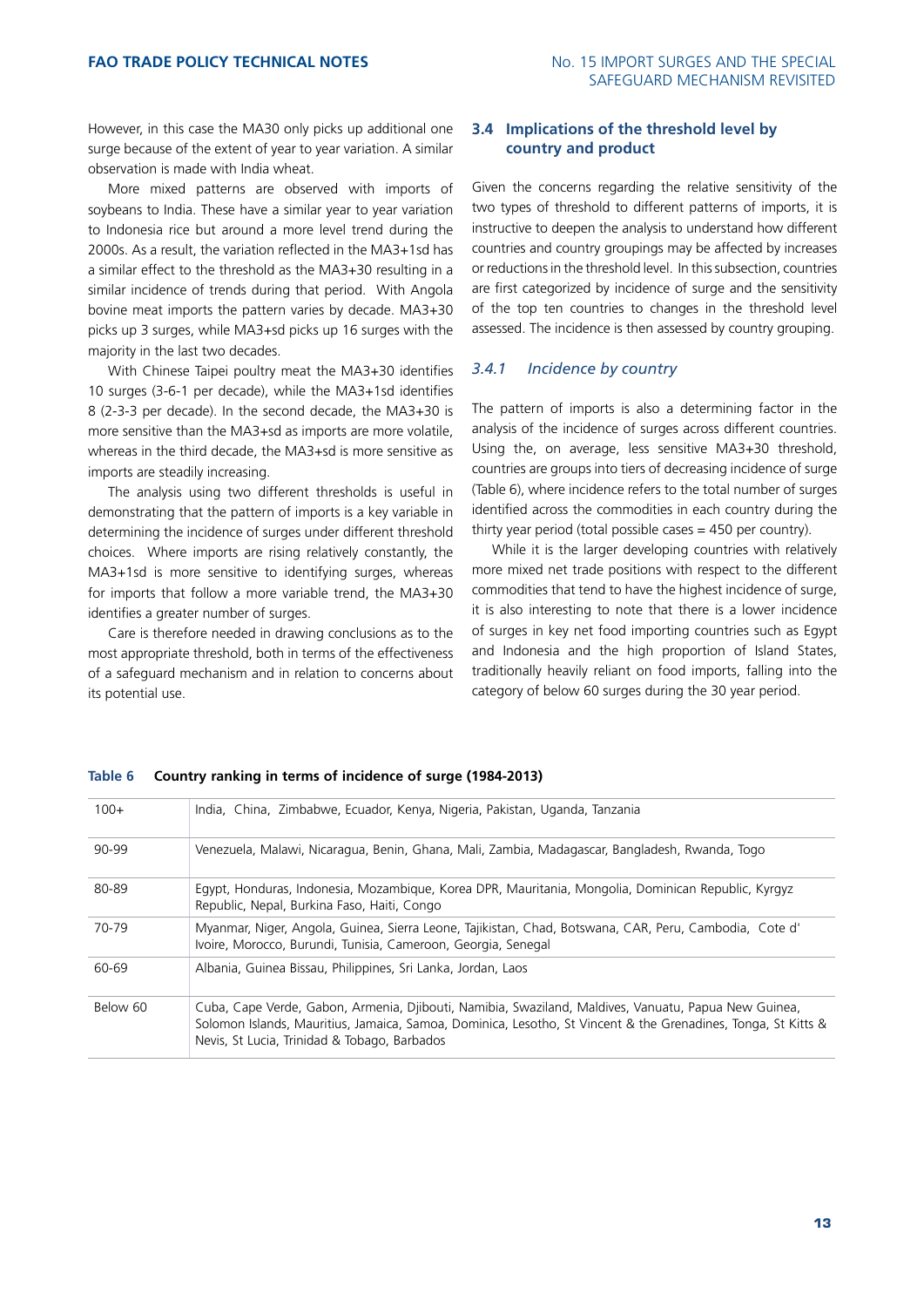Table 7 shows how the level of the threshold affects the number of surges by country and their ranking in the top 10 countries by incidence of surges. The different threshold levels of 110%, 120%, 130% and 140% above the three year moving average are applied and the ten countries with the highest incidence of surges listed in the table. Although the incidence of surges falls in each country as the threshold in increases, China, India, Tanzania, Zimbabwe, Kenya and Pakistan remain consistently in the top 10 countries, with Morocco and Ghana more susceptible to surges at the low theshold level and Nigeria and Uganda entering the list when the threshold is higher. This suggests that the extent of the surges that the latter faced were somewhat more pronounced.

Table 8 confirms the fall in incidence as the threshold is increased, but also reveals that the distribution of surges across countries becomes more concentrated as the threshold increases, with 16.2% of surges observed in the top 10

countries at the 140% threshold compared to 13.6% at the 110% threshold.

Figure 18 shows the incidence of surges by product in the top 10 countries (using MA3+30). Although India records the highest incidence overall, the distribution across commodities is more even than for other countries. For example, as compared to China where surges are more concentrated in meat products, or in Zimbabwe where they are concentrated in meats and in dairy. Across the top 10 countries, the incidence is found to be highest in bovine meat, pigmeat and poultry meat.

# *3.4.2 Incidence by country group*

The incidence of volume surges is also analyzed by selected country groups that are likely to be more concerned to have access to an effective safeguard against the potential negative impacts. Table 9 depicts the average number of identified

| 110%      |     | 120%      |     | 130%      |     | 140%      |     |
|-----------|-----|-----------|-----|-----------|-----|-----------|-----|
| China     | 201 | China     | 168 | India     | 140 | India     | 119 |
| India     | 180 | India     | 159 | China     | 136 | Zimbabwe  | 110 |
| Tanzania  | 169 | Zimbabwe  | 147 | Zimbabwe  | 128 | China     | 108 |
| Morocco   | 167 | Ecuador   | 132 | Ecuador   | 111 | Kenya     | 98  |
| Angola    | 166 | Kenya     | 131 | Kenya     | 110 | Ecuador   | 94  |
| Kenya     | 166 | Tanzania  | 125 | Nigeria   | 104 | Nigeria   | 88  |
| Nicaragua | 162 | Pakistan  | 124 | Pakistan  | 103 | Tanzania  | 87  |
| Pakistan  | 160 | Ghana     | 121 | Uganda    | 103 | Pakistan  | 87  |
| Zimbabwe  | 160 | Malawi    | 120 | Tanzania  | 102 | Nicaragua | 85  |
| Ghana     | 159 | Venezuela | 119 | Venezuela | 96  | Uganda    | 84  |

#### **Table 7 Top-10 countries in terms of number of incidences at different threshold levels**

#### **Table 8 Number of surges of the top 10% of the countries analyzed**

| <b>Threshold</b> | Top 10% | Total surges | $\frac{0}{0}$ |
|------------------|---------|--------------|---------------|
| 110              | 1371    | 10086        | 13.6          |
| 120              | 1107    | 7416         | 14.9          |
| 130              | 935     | 5884         | 15.9          |
| 140              | 791     | 4873         | 16.2          |

#### **Table 9 Average number of surges per country analyzed in each group**

| Country group |    | Geographical region |    |  |
|---------------|----|---------------------|----|--|
| G33           | 76 | Africa              | 79 |  |
| SVEs          | 56 | Eastern Asia        | 89 |  |
| <b>LDCs</b>   | 77 | Southern Asia       | 89 |  |
| RAMs          | 74 | South-East Asia     | 74 |  |
| <b>NFIDCs</b> | 66 | Caribbean           | 57 |  |
| Total         | 74 | Total               | 74 |  |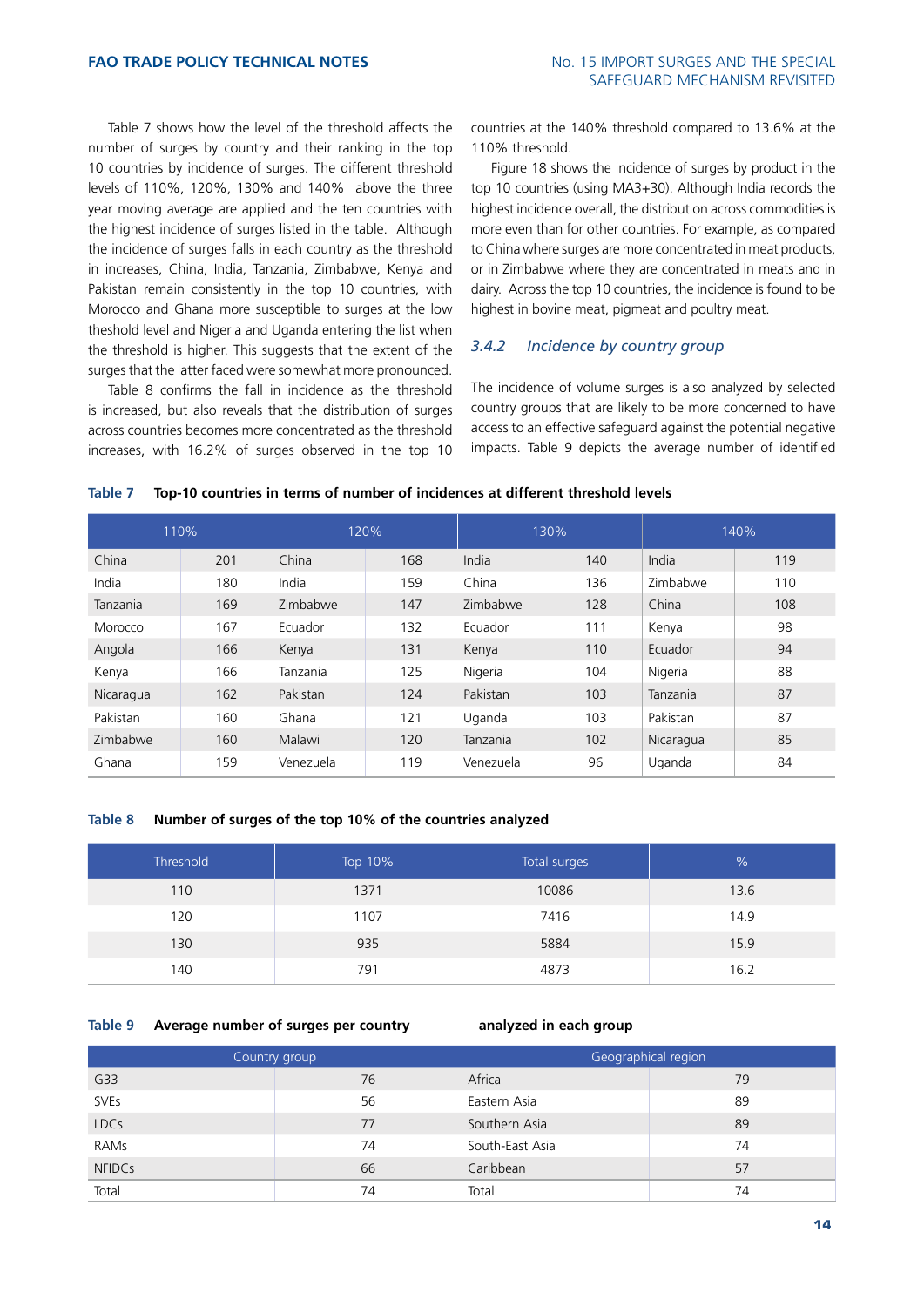| 18<br>Number of surges<br>16<br>14<br>12<br>10<br>8<br>$\boldsymbol{6}$<br>$\frac{4}{2}$<br>$\overline{0}$ |                | ш              |                |                |                |                |                |                |                |
|------------------------------------------------------------------------------------------------------------|----------------|----------------|----------------|----------------|----------------|----------------|----------------|----------------|----------------|
|                                                                                                            | India          | China          | Pakistan       | Equador        | Kenya          | Nigeria        | Uganda         | Tanzania       | Zimbabw<br>e   |
| <b>Maize</b>                                                                                               | 10             | 10             | 8              | $\overline{7}$ | 10             | 6              | 10             | 10             | 9              |
| $\blacksquare$ Rice                                                                                        | 11             | 10             | 8              | 8              | 6              | 3              | 9              | 8              | $\overline{4}$ |
| ■ Wheat                                                                                                    | 8              | 9              | 8              | $\mathbf 0$    | 6              | $\overline{3}$ | 10             | $\overline{3}$ | 6              |
| <b>Bovine meat</b>                                                                                         | 11             | 15             | 10             | $\overline{7}$ | $\overline{7}$ | 11             | 10             | $\overline{7}$ | 12             |
| Ovine meat                                                                                                 | 9              | 14             | 8              | 9              | 4              | $\overline{7}$ | 5              | 5              | 6              |
| Pigmeat                                                                                                    | 13             | 16             | 8              | 12             | 12             | 10             | 5              | 11             | 12             |
| Poultry meat                                                                                               | 9              | 11             | 6              | 9              | 10             | 11             | $\overline{7}$ | 8              | 12             |
| <b>Butter</b>                                                                                              | 11             | 4              | 8              | 12             | 6              | 9              | 8              | $\overline{7}$ | 12             |
| Cheese                                                                                                     | 9              | $\overline{3}$ | 5              | 9              | 9              | 9              | 6              | 6              | 11             |
| $\blacksquare$ SMP                                                                                         | 9              | 5              | 8              | 10             | 10             | $\overline{7}$ | 5              | 6              | 9              |
| $\blacksquare$ WMP                                                                                         | 8              | 5              | 6              | 9              | 10             | 8              | $\overline{7}$ | $\overline{4}$ | 12             |
| <b>Palmoil</b>                                                                                             | 6              | 8              | $\Omega$       | 8              | $\mathbf{0}$   | 9              | 6              | 8              | 8              |
| Rapeseed oil                                                                                               | $\overline{7}$ | 9              | 10             | $\overline{4}$ | 5              | 6              | 5              | 6              | $\overline{4}$ |
| Soybean oil                                                                                                | 8              | 8              | $\overline{2}$ | $\mathbf{1}$   | 8              | 5              | 6              | $\overline{7}$ | 5              |
| Sunflower oil                                                                                              | 11             | 9              | 8              | 6              | $\overline{7}$ | $\mathbf 0$    | 4              | 6              | 6              |

# **Figure 18 Surges by commodity for high incidence countries (1984-2013)**

surges per country in each of the groups. It is notable that countries in the SVEs (perhaps reflecting the finding in table 6) observe significantly fewer surges on average, with the Caribbean as a geographical grouping also reflecting that lower average number. It should be noted that given the sample of countries selected for analysis (NFIDC, LIFDC and LDC listed in 2004), the countries included in the groupings in Table 9 may not be fully representative of all countries in those negotiating groups. The average numbers should therefore be considered as representing only those countries included in the sample.

Figure 19 shows the total proportion of surges by negotiating group across the different time periods. For SVEs in particular, significantly fewer surges are identified in the 2009-2013 period.

Finally, figure 20 illustrates the relative sensitivity of the SVE group to the increasing threshold level, indicating that although the incidence of surges identified is at a comparable level to the group as a whole at low level thresholds, that the proportion of surges drops off more rapidly when the threshold level increases. This suggests that the depth of the surges maybe lower on average in this country group and

therefore less likely to be defined as a surge at the higher threshold levels.

#### **3.5 Price depressions**

Price depressions on domestic markets as a result of greater openness to trade and global market instability has also been expressed as being a concern of some developing countries and has been examined in previous FAO analyses. A key question of interest in extending the analysis is the extent to which price depressions might be revealed during periods of increasing global market prices. In the absence of comprehensive data sets on domestic c.i.f. prices, it is not possible to undertake the analysis at the country level. The analysis in this paper follows the approach adopted by Sharma (2006) where key international market prices are used as a proxy. These data are updated to 2011 using FAOSTAT data. Sharma analyzed the incidence of price depressions under a number of different threshold scenarios, finding the use of moving averages more useful than the use of historical reference prices or Olympic averages. The current analysis therefore uses MA3 and MA5 to identify the incidence of price depressions.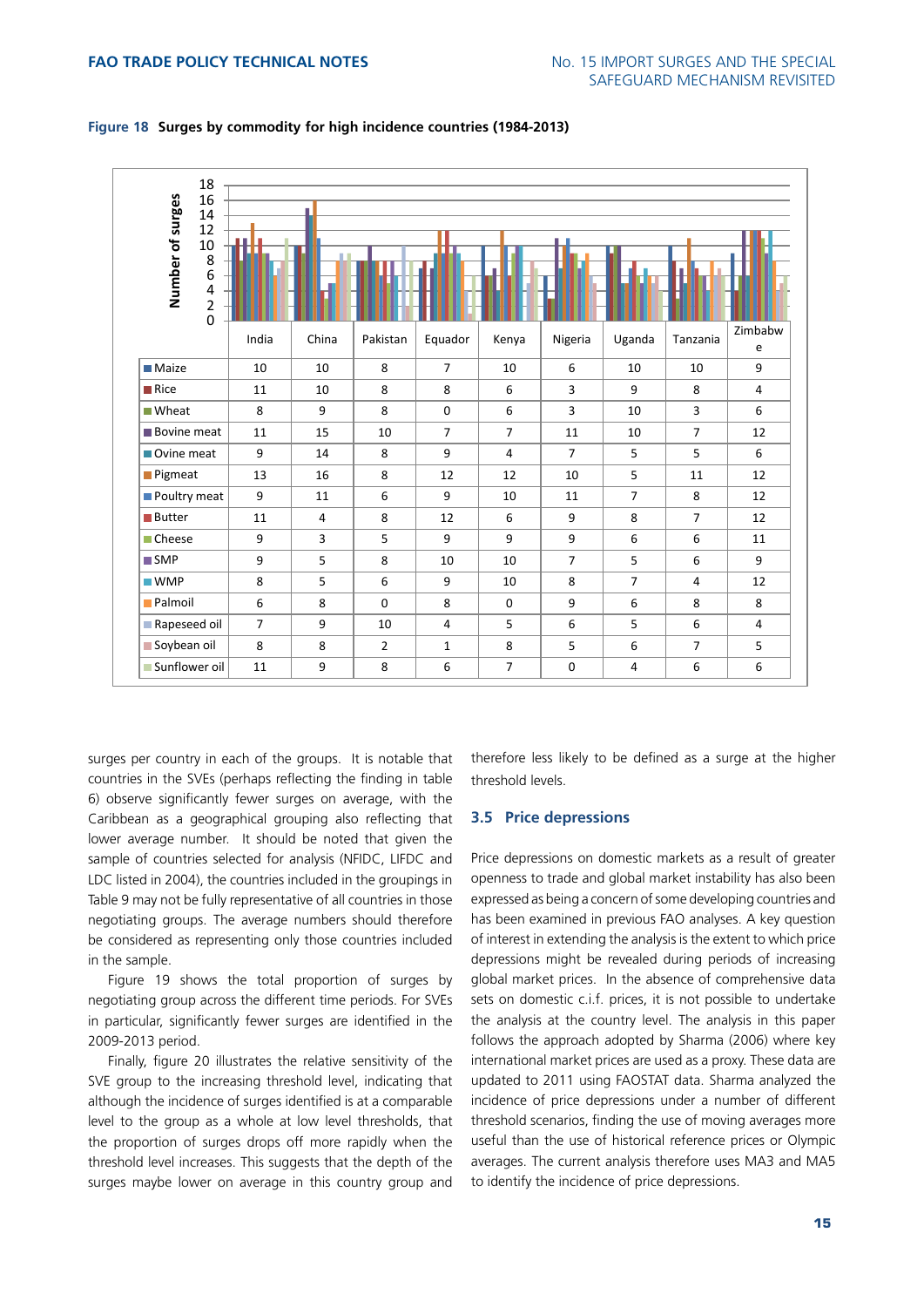

# **Figure 19 Proportion of surges over time by country group**

# **Figure 20 Sensitivity of different threshold levels (all countries compared to SVEs)**



# *3.5.1 Price depressions during periods of increasing prices*

The following figures for maize and beef clearly demonstrate that during periods of rising prices, the moving averages fall below the actual price line and that "price depressions" are identified only with a significant drop in prices (for example with maize in 2009), far less frequently than in the pre-2000 period. This suggests however that when prices are volatile, even around an increasing trend, a price trigger would remain a useful component of a safeguard mechanism.

# *3.5.2 The incidence of price depressions at different threshold levels*

In discussing the triggering of safeguard remedies in the context of price depressions however, thresholds are set below the moving average, for example at 15% below the moving average (MA\*0.85) making the triggering of a safeguard even less sensitive to price falls.

Table 10 show the number of times a "price depression" is identified for different threshold levels applied to the MA3 and MA5. The total number of depressions identified in the MA3 case falls by more than half from 217 at 100% to 106 at 90% and then by almost half again to 62 at the 85% threshold.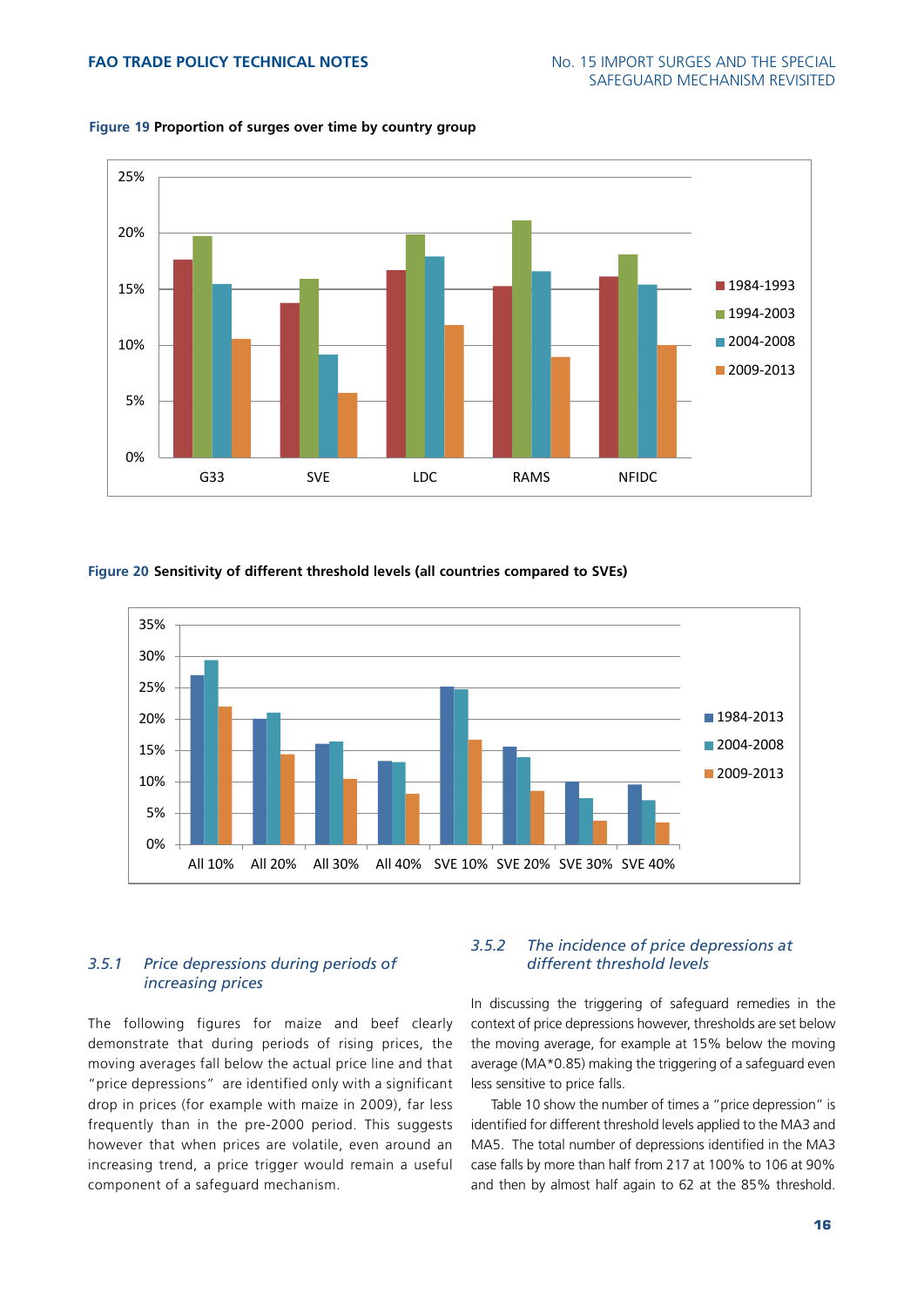#### **Figure 21 Maize import prices**



**Figure 22 Beef import prices**



The declines for the MA5 are more gradual. The patterns are observed for most products represented in the table.

Expressed as a percentage of the total possible instances of surges in Table 11, it is observed that the 100% threshold "triggers" often – in more than 30% of cases for all product examples except ovine meat, and in excess of 50% of cases for wheat and for wheat flour. By contrast, setting the threshold at 85% of the MA results in a far lower number of "price depressions" being identified in the analysis, with half of the products seeing price depressions in less than 10% of possible cases and three product recording no incidences at all during the 29 year period. This finding confirms the sensitivity of the incidence of "triggering" to the threshold set, even within the narrow range of 85% to 100%.

# *3.5.3 The incidence of price depressions across time*

In comparing the incidence of price depressions during the period of relatively low global commodity prices (as used in the previous analysis) to the more recent higher price period, one might expect to observe a lower incidence of price depressions, particularly during a period of rising prices. Table 12 demonstrates the significant reduction in the number of identified depressions between 1983-2003 and 2004-2011, using the MA3\*90% threshold. In comparison to the 102 incidences recorded in the 21 years to 2003, only 4 cases (wheat, butter, SMP and WMP) are recorded in the 8 years between 2004 and 2011.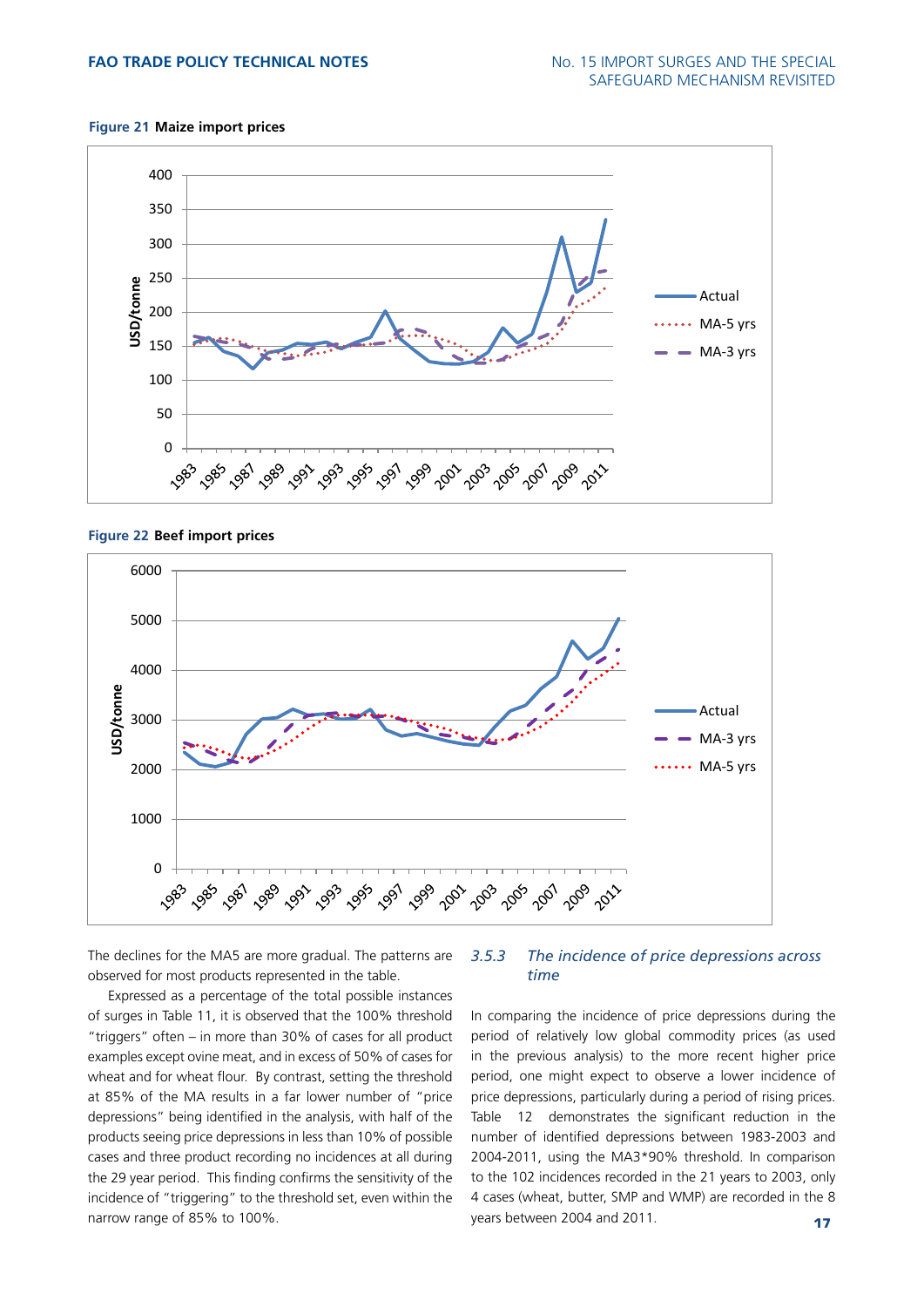| Products           |                | 100%           |                | 90%            | 85%                 |                |
|--------------------|----------------|----------------|----------------|----------------|---------------------|----------------|
|                    | $MA-3$         | $MA-5$         | $MA-3$         | $MA-5$         | $MA-3$              | $MA-5$         |
| Wheat              | 17             | 15             | 9              | 8              | 6                   | 5              |
| Wheat flour        | 15             | 14             | 5              | 8              | $\overline{3}$      | $\overline{4}$ |
| Maize              | 12             | 11             | 5              | $\overline{7}$ | 3                   | $\overline{4}$ |
| Rice, milled eq.   | 14             | 13             | 8              | $\mathsf 9$    | 5                   | 5              |
| Sugar, raw         | 13             | 16             | $\overline{7}$ | $\mathsf 9$    | 6                   | $\overline{7}$ |
| Sugar, refined     | 12             | 13             | 6              | 10             | 6                   | $\overline{7}$ |
| <b>Bovine Meat</b> | 13             | 13             | 3              | 3              | $\mathsf{O}\xspace$ | $\mathbf{1}$   |
| Ovine Meat         | $\overline{7}$ | $\overline{7}$ | 5              | $\overline{7}$ | $\overline{0}$      | $\mathbf{1}$   |
| Pig Meat           | 10             | 12             | $\overline{7}$ | 8              | 3                   | 5              |
| Poultry Meat       | 12             | 13             | 5              | 8              | $\overline{2}$      | $\overline{3}$ |
| <b>Butter</b>      | 14             | 12             | 6              | $\overline{7}$ | 3                   | $\overline{7}$ |
| Cheese             | 13             | 10             | $\overline{4}$ | 5              | $\overline{0}$      | $\overline{2}$ |
| <b>SMP</b>         | 13             | 10             | $\overline{7}$ | $\overline{7}$ | 5                   | 3              |
| <b>WMP</b>         | 12             | 11             | 3              | $\overline{4}$ | $\mathbf{1}$        | $\overline{0}$ |
| Palmoil            | 11             | 11             | $\overline{7}$ | $\mathsf 9$    | 5                   | $\overline{7}$ |
| Rapeseed Oil       | 10             | 10             | $\overline{7}$ | $\overline{7}$ | 5                   | 6              |
| Soybean Oil        | 9              | 10             | 6              | 8              | $\overline{4}$      | 6              |
| Sunflower Oil      | 10             | 9              | 6              | $\overline{7}$ | 5                   | 5              |
| Total              | 217            | 210            | 106            | 131            | 62                  | 78             |

# **Table 10 Incidence of price depressions under different threshold levels (1983-2011)**

*Note*: 100% threshold = MA3; 90% threshold = MA3\*0.9; 85% threshold = MA3\*0.85

#### **Table 11 Incidence of price depressions as a percentage of total possible cases**

| Products           | 100%   |        | 90%    |        | 85%    |        |  |
|--------------------|--------|--------|--------|--------|--------|--------|--|
|                    | $MA-3$ | $MA-5$ | $MA-3$ | $MA-5$ | $MA-3$ | $MA-5$ |  |
| Wheat              | 59%    | 52%    | 31%    | 28%    | 21%    | 17%    |  |
| Wheat flour        | 52%    | 48%    | 17%    | 28%    | 10%    | 14%    |  |
| Maize              | 41%    | 38%    | 17%    | 24%    | 10%    | 14%    |  |
| Rice, milled eq.   | 48%    | 45%    | 28%    | 31%    | 17%    | 17%    |  |
| Sugar, raw         | 45%    | 55%    | 24%    | 31%    | 21%    | 24%    |  |
| Sugar, refined     | 41%    | 45%    | 21%    | 34%    | 21%    | 24%    |  |
| <b>Bovine Meat</b> | 45%    | 45%    | 10%    | 10%    | 0%     | 3%     |  |
| Ovine Meat         | 24%    | 24%    | 17%    | 24%    | 0%     | 3%     |  |
| Pig Meat           | 34%    | 41%    | 24%    | 28%    | 10%    | 17%    |  |
| Poultry Meat       | 41%    | 45%    | 17%    | 28%    | 7%     | 10%    |  |
| Butter             | 48%    | 41%    | 21%    | 24%    | 10%    | 24%    |  |
| Cheese             | 45%    | 34%    | 14%    | 17%    | 0%     | 7%     |  |
| <b>SMP</b>         | 45%    | 34%    | 24%    | 24%    | 17%    | 10%    |  |
| <b>WMP</b>         | 41%    | 38%    | 10%    | 14%    | 3%     | 0%     |  |
| Palmoil            | 38%    | 38%    | 24%    | 31%    | 17%    | 24%    |  |
| Rapeseed Oil       | 34%    | 34%    | 24%    | 24%    | 17%    | 21%    |  |
| Soybean Oil        | 31%    | 34%    | 21%    | 28%    | 14%    | 21%    |  |
| Sunflower Oil      | 34%    | 31%    | 21%    | 24%    | 17%    | 17%    |  |

*Note*: Total possible cases = 29. Incidence = number of cases where price falls below threshold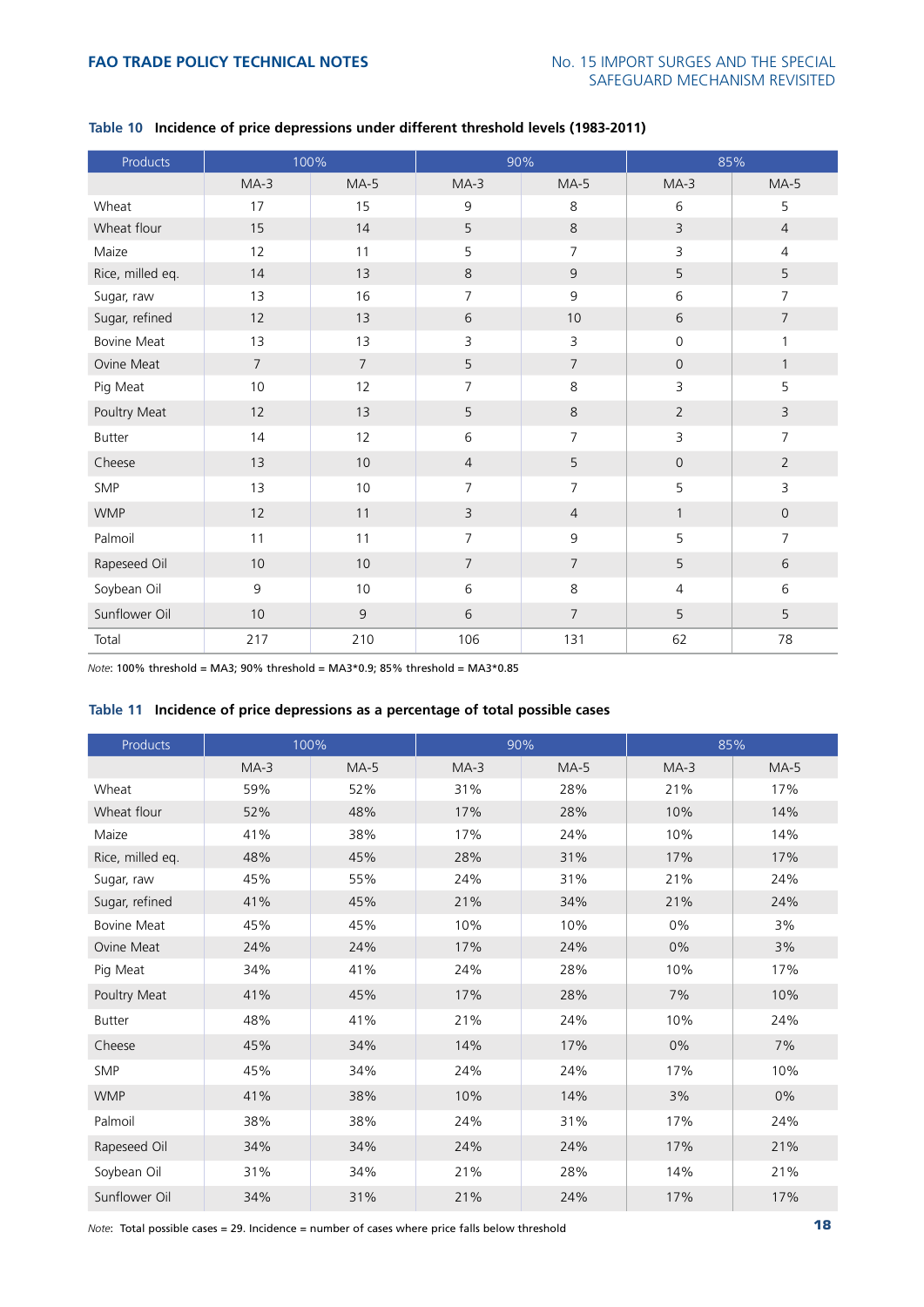| Products           | Total          | 1983-2003      | 2004-2011           |
|--------------------|----------------|----------------|---------------------|
|                    | $MA-3$         | $MA-5$         | $MA-3$              |
| Wheat              | $\mathsf 9$    | 8              | 1                   |
| Wheat flour        | 5              | 5              | $\mathsf{O}\xspace$ |
| Maize              | 5              | 5              | $\mathsf{O}\xspace$ |
| Rice, milled eq.   | $\,8\,$        | $\,8\,$        | $\mathsf{O}\xspace$ |
| Sugar, raw         | $\overline{7}$ | $\overline{7}$ | $\mathsf{O}\xspace$ |
| Sugar, refined     | 6              | 6              | $\mathsf{O}\xspace$ |
| <b>Bovine Meat</b> | 3              | 3              | $\mathsf{O}\xspace$ |
| Ovine Meat         | 5              | 5              | $\mathsf{O}\xspace$ |
| Pig Meat           | $\overline{7}$ | 7              | $\mathsf{O}\xspace$ |
| Poultry Meat       | 5              | 5              | $\mathsf{O}\xspace$ |
| Butter             | 6              | 5              | $\mathbf{1}$        |
| Cheese             | $\overline{4}$ | $\overline{4}$ | $\mathsf{O}\xspace$ |
| SMP                | $\overline{7}$ | $\,$ 6 $\,$    | $\mathbf{1}$        |
| <b>WMP</b>         | $\overline{3}$ | $\overline{2}$ | $\mathbf{1}$        |
| Palmoil            | $\overline{7}$ | $\overline{7}$ | $\mathsf{O}$        |
| Rapeseed Oil       | $\overline{7}$ | $\overline{7}$ | $\mathsf{O}\xspace$ |
| Soybean Oil        | $6\,$          | 6              | $\mathsf{O}\xspace$ |
| Sunflower Oil      | 6              | 6              | $\mathsf{O}\xspace$ |
| Total              | 106            | 102            | $\overline{4}$      |

# **Table 12 Comparing the incidence of depression in low and higher price periods MA3\*90**

# **Table 13 Incidence of price depressions using export prices 2001-2013**

|                            |                | Number         |                | Percentage |             |                |  |  |
|----------------------------|----------------|----------------|----------------|------------|-------------|----------------|--|--|
| Products                   | 100%           | 90%            | 85%            | 100%       | 90%         | 85%            |  |  |
| Wheat (US, Hard Winter)    | $\overline{2}$ | $\overline{2}$ | $\Omega$       | 15         | 15          | $\mathbf 0$    |  |  |
| Maize (US)                 | 3              | $\overline{0}$ | $\Omega$       | 23         | $\Omega$    | $\overline{0}$ |  |  |
| Rice (Thailand)            | 5              | 1              | $\mathbf{1}$   | 38         | 8           | 8              |  |  |
| Sugar                      | 6              | 3              | $\mathbf{1}$   | 46         | 23          | 8              |  |  |
| Bovine Meat (US)           | 3              | 0              | $\overline{0}$ | 23         | $\mathbf 0$ | 0              |  |  |
| Ovine Meat (New Zealand)   | 3              | $\mathbf{1}$   | $\Omega$       | 23         | 8           | $\Omega$       |  |  |
| Pig Meat (US)              | 4              | 1              | $\Omega$       | 31         | 8           | 0              |  |  |
| Poultry Meat (Brazil)      | 3              | $\mathbf{1}$   | $\mathbf{1}$   | 23         | 8           | 8              |  |  |
| Butter (EU &Oceania)       | 4              | 3              | 1              | 31         | 23          | 8              |  |  |
| SMP (EU &Oceania)          | 3              | $\overline{2}$ | 2              | 23         | 15          | 15             |  |  |
| WMP (EU &Oceania)          | 4              | $\overline{2}$ | $\overline{2}$ | 31         | 15          | 15             |  |  |
| Palmoil* (NW Europe)       | $\mathbf{1}$   | $\mathbf{1}$   | $\mathbf{1}$   | 20         | 20          | 20             |  |  |
| Rapeseed Oil* (Europe)     | 1              | 1              | $\Omega$       | 20         | 20          | $\Omega$       |  |  |
| Soybean Oil* (Dutch)       | $\mathbf{1}$   | $\mathbf{1}$   | $\Omega$       | 20         | 20          | $\Omega$       |  |  |
| Sunflower Oil* (NW Europe) | 1              | $\Omega$       | $\Omega$       | 20         | $\Omega$    | $\Omega$       |  |  |
| Total                      | 44             | 19             | 9              | 21         | $\mathsf 9$ | $\overline{4}$ |  |  |
| * 2009-2013                |                |                |                |            |             |                |  |  |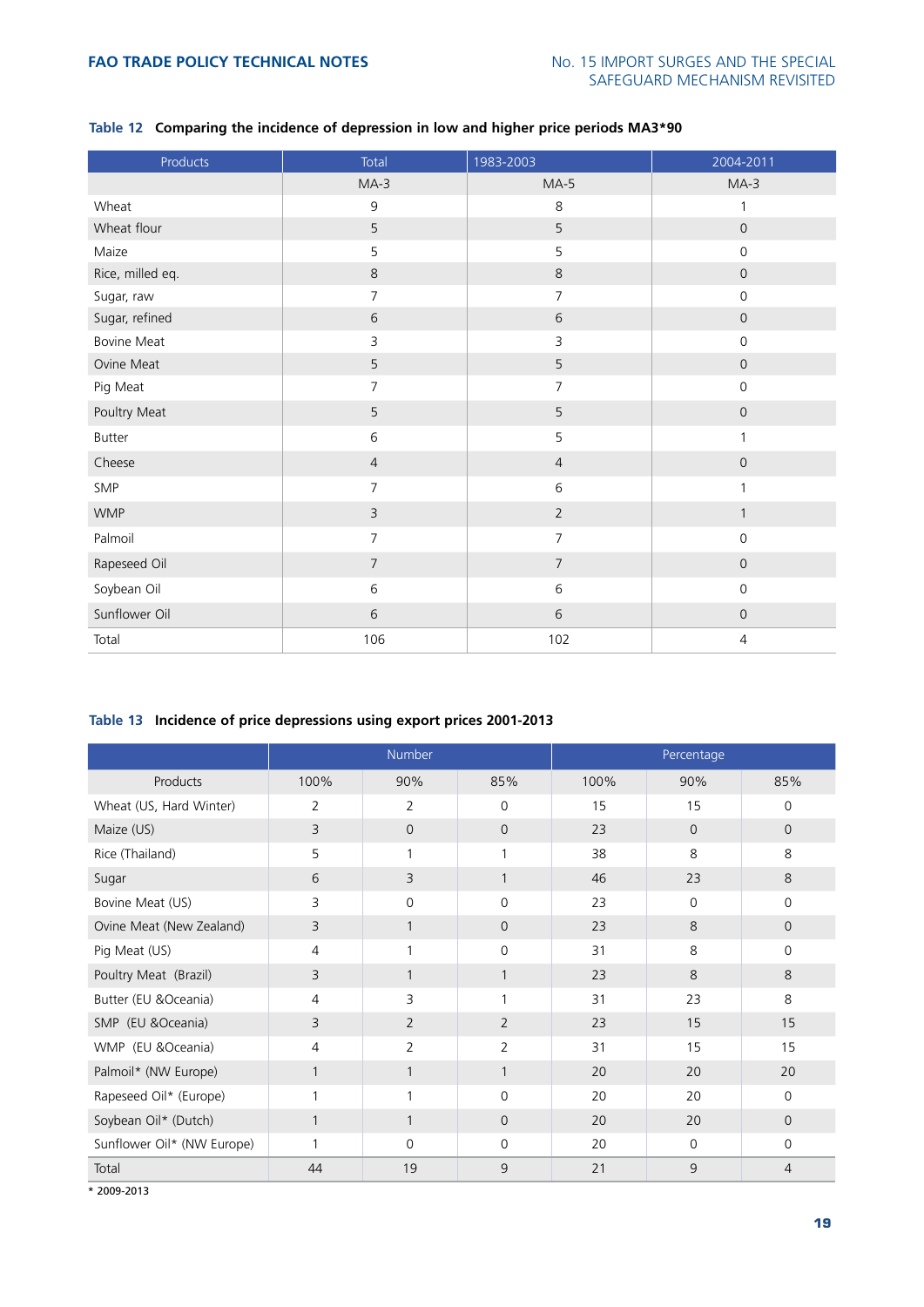|                  |                | <b>Barbados</b> |                | Costa Rica          | Nicaragua |                     | Philippines    |              | Korea        |                | Chinese Taipei |                         |
|------------------|----------------|-----------------|----------------|---------------------|-----------|---------------------|----------------|--------------|--------------|----------------|----------------|-------------------------|
| HS code          | Price          | Vol             | Price          | Vol                 | Price     | Vol                 | Price          | Vol          | Price        | Vol            | Price          | Vol                     |
| 02               | 3              |                 |                |                     |           |                     | $10\,$         |              |              |                | 50             | 59                      |
| 04               |                |                 |                |                     |           |                     |                |              |              |                | 95             | 44                      |
| 05               |                |                 |                |                     |           |                     |                |              |              |                | 4              |                         |
| 07               | 12             |                 | $\overline{3}$ |                     |           |                     | $\overline{3}$ |              | 26           | $\mathsf 9$    | 23             | $17\,$                  |
| $08\,$           | $\overline{2}$ |                 |                |                     |           |                     |                |              |              |                | 17             | $\boldsymbol{7}$        |
| $10$             |                |                 | 15             |                     | $\,8\,$   |                     |                |              | 11           | $\sqrt{6}$     | 10             | 13                      |
| 11               |                |                 |                |                     |           |                     |                |              | 24           | 23             | $\mathsf 9$    | 12                      |
| $12$             |                |                 |                |                     |           |                     |                |              | 43           | 29             | $\mathsf 9$    | $12$                    |
| 13               |                |                 |                |                     |           |                     |                |              |              | $\overline{2}$ |                |                         |
| $15\,$           |                |                 |                |                     |           |                     |                |              |              |                | $\sqrt{ }$     | $\,8\,$                 |
| 16               | $\,$ 6 $\,$    |                 |                |                     |           |                     | $\mathbf{1}$   | $\mathbf{1}$ |              |                | 22             | 16                      |
| $17$             |                |                 |                |                     |           |                     |                |              |              |                | $\overline{4}$ | $\overline{\mathbf{3}}$ |
| 18               |                |                 |                |                     |           |                     |                |              |              |                | 13             | $\overline{7}$          |
| 19               |                |                 |                |                     |           |                     |                |              |              |                | 39             | 37                      |
| 20               |                |                 |                |                     |           |                     |                |              |              |                | 32             | 38                      |
| 21               |                |                 |                |                     |           |                     |                |              | $\mathbf{1}$ | 5              | $\overline{4}$ | $\,$ 6 $\,$             |
| 23               |                |                 |                |                     |           |                     |                |              |              | $\mathbf{1}$   |                |                         |
| 35               |                |                 |                |                     |           |                     |                |              | $\mathbf 1$  |                |                |                         |
| Total by trigger | 23             | $\mathbf 0$     | 18             | $\mathsf{O}\xspace$ | 8         | $\mathsf{O}\xspace$ | 14             | $\mathbf{1}$ | 106          | 75             | 338            | 279                     |
| Total by country |                | 23              |                | 18                  |           | $\,8\,$             |                | 15           | 181          |                | 617            |                         |

# **Table 14 Use of the SSG by developing countries (1994-2012)**

Unfortunately, a comparable database covering the years 2012 and 2013, during which prices have declined somewhat from 2011 peaks is not yet available. However, an examination of available export prices for similar products indicates that depressions would have been observed for sugar, ovine meat, palmoil, rapeseed oil and soybean oil in 2013 at the same MA3\*90 threshold. Table 13 suggests that the significant reduction in the number of identified price depressions as the threshold is decreased is maintained, even when 2012 and 2013 data are included.

#### **3.6 Update of the use of the SSG**

Another, albeit incomplete (due to country coverage and notification) proxy indicator of the incidence of import surges is provided by the use of the existing SSG. The Special Agricultural Safeguard (SSG) is a provision of the Uruguay Round Agreement on Agriculture that may be invoked by a World Trade Organization (WTO) Member for a product subject to tariffication and for which application of the special safeguard is designated in the Member's Schedule. It allows WTO Members to impose additional tariffs on agricultural products if their import volume exceeds defined trigger levels or if prices fall below specified trigger level.

Currently 33 WTO members (the EU counted as one) have reserved their rights to use the SSG. Out of these, 23 are developing countries. Despite this, only 37% (2291) of the overall tariff lines involved are attributed to developing countries. Out of the 23 developing members, 10 are G33 members: Barbados, Botswana, El Salvador, Guatemala, Indonesia, Korea, Nicaragua, Panama, Philippines and Venezuela. Table 14 shows the use of the SSG by tariff code and implementing country.

During the 19 year period represented in the table, only 6 developing members have made use of this mechanism. Barbados, Costa Rica, Nicaragua and Philippines have used only the price-triggered mechanism (with one exception of the Philippines using the volume-trigger in 2002). These four countries have only used the price-triggered mechanism 63times and the volume-triggered mechanism once (Philippines as already mentioned) while the other two developing countries (Korea and Chinese Taipei) are the main developing country users of the mechanism (price-triggered: Korea 106, Chinese Taipei: 279 times). In terms of products: Meat products (02+16) represented 20%; Fruits & Vegetables (07+08) 14%; Liquid Milk (04+19) 25%; and Rice, beans and peanuts (10+12+15+20) 32%.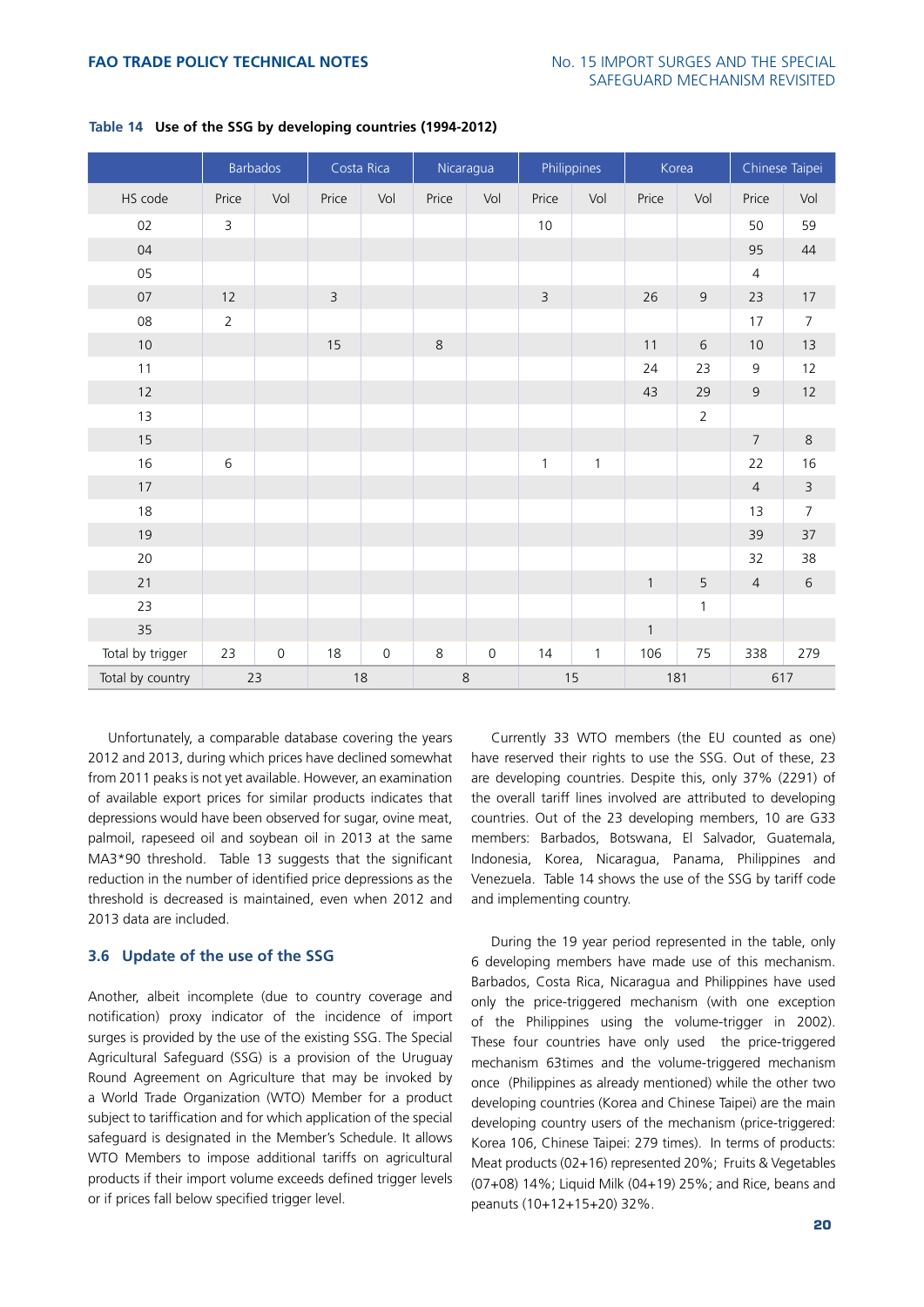# **4 Implications for the design of the SSM**

# **4.1 Changing incidence and the rationale for the SSM**

The preceding analysis of import volume trends and global import prices demonstrates that the incidence of "import surges" has changed significantly since the early 2000s, reflecting the change from a context of low and relatively stable prices to the new market context of higher and possibly more volatile prices. In the past 5 years, the incidence of volume surges has fallen significantly in all commodity groups and, on average across the 103 developing countries on which the analysis was based. The incidence of price depressions between 2004 and 2011 fell to zero in a most commodity groups.

While the sharp fall in the incidence of price depressions is unsurprising during a period in which prices rose significantly, the fall in the incidence of volume surges does not reflect a reduction in imports in response to higher prices. Indeed, far from being the result of lower levels of imports (or lower rates of increases in imports) the reduced incidence of volume surges has been identified during a period in which imports of many commodities by many food importing developing countries has been increasing significantly.

The rationale for the SSM therefore remains solid, despite the changing global market conditions, albeit with relatively greater importance of the volume trigger during periods of higher prices. Under these conditions, the rationale for cross-checks between increases in import volumes and price depressions appears weaker.

The analysis also confirms that despite the slightly higher incidence in meat products, surges continue to affect all commodity groups, albeit to a lesser extent in the oilseeds in the past decade and therefore that the availability of an SSM across all products remains an appropriate component of the mechanism.

# *4.2 Sensitivity of the thresholds and appropriate trigger levels*

The identification of an "import surge" is of course dependent on the choice of threshold level. The analysis has demonstrated the sensitivity of the incidence of surges to both the type of

threshold and to the level of that threshold. The analysis suggests that a threshold based on a moving average plus a certain percentage is likely to be relatively insensitive to volume surges where imports are growing relatively constantly, whereas one incorporating a component of the variability (or lack of) such as the MA3+1sd, maybe more sensitive. In cases where there is greater volatility in import levels, the MA3+30 is however likely to be more effective. Such conclusions carry through to the design of the SSM in that the choice of the trigger level will significantly affect the effectiveness of the mechanism.

Confirming previous analyses, the number of incidences of price depressions appears to be more sensitive to the level of the threshold than the volume surges. A reduction in the threshold from 90% to 85% on the three year moving average results in a significant reduction in the identification of price depressions. This suggests that particularly careful consideration is required in the setting of a price trigger within the mechanism.

# **4.3 Differential experience of different country groups and alternative treatment**

The analysis of import patterns and the incidence of surges across food importing developing countries suggests that different countries will find a given mechanism more or less effective to their individual requirements. While introducing differentiation into the mechanism may be problematic, consideration could be given to the use of different trigger levels by country group.

The investigation by country group suggests that import patterns and hence the effectiveness of different trigger levels can differ quite significantly. The SVEs as a group appear to have a lower incidence of surges, particularly where thresholds are set at a higher level. This indicates that the depth of volume surges felt in this sample of countries was lower than in other groups. Given their relatively high reliance on food imports as a proportion of total consumption, surges are unlikely to create significant deviations from the moving average, but the fact that similar incidences are observed in SVEs as in the aggregate group suggests that the potential for negative ramifications exists. For such countries, a more sensitive (lower volume trigger) may therefore be appropriate.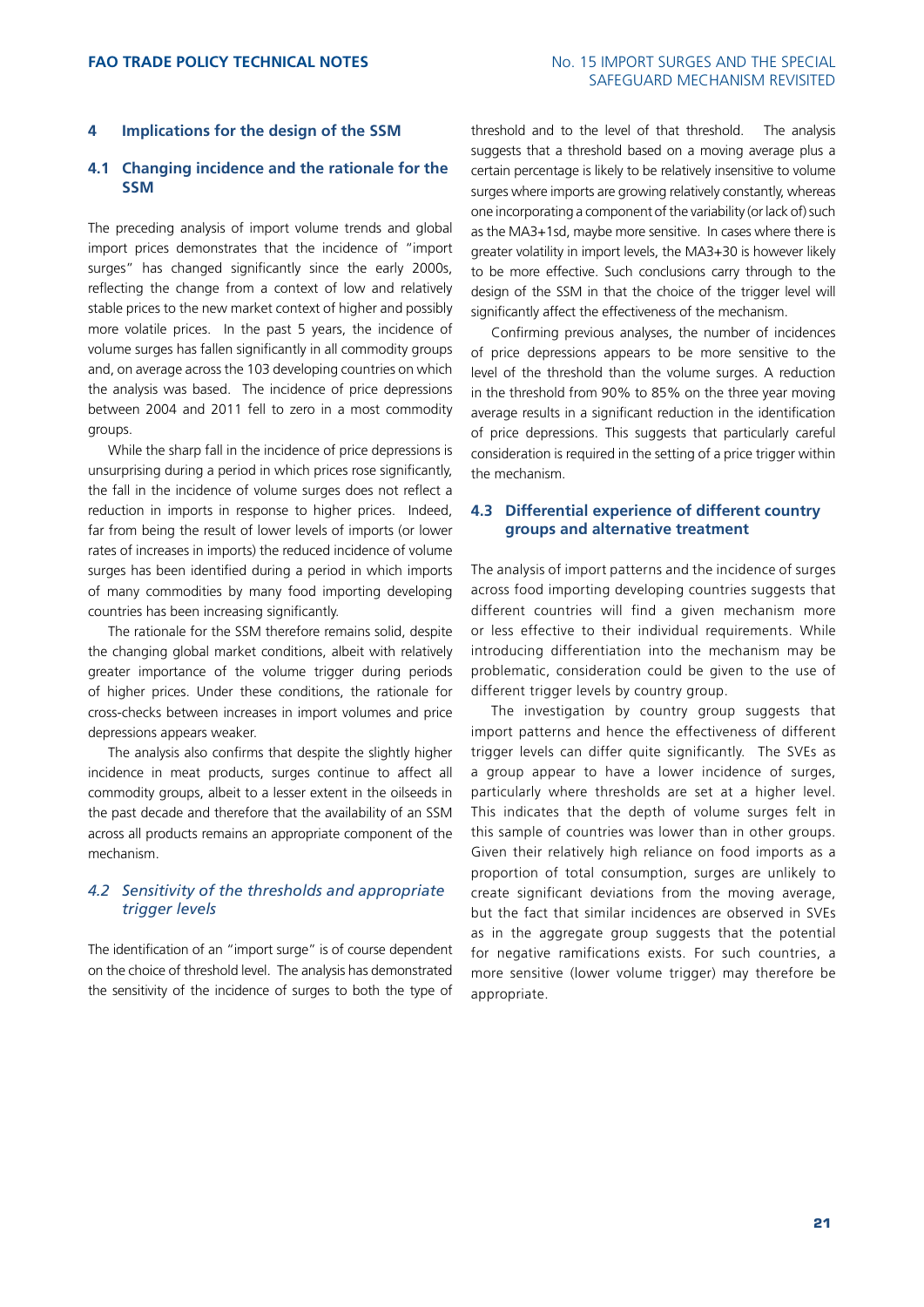# **5 References**

**FAO** (2005) A special safeguard mechanism for developing countries. FAO Trade Policy Technical Notes on issues related to the WTO negotiations on agriculture. FAO, Rome

**FAO** (2006) Import surges: What are they and how can they be identified? FAO Briefs on Import Surges. No.1. FAO, Rome

**FAO** (2006a) Import surges: What is their frequency and which are the countries and commodities most affected? FAO Briefs on Import Surges. No.1. FAO, Rome

**FAO** (2011) Agricultural Import Surges in Developing Countries: Analytical framework and insights from case studies. FAO, Rome

**FAO** (2013) FAO Statement to the WTO Committee on Agriculture

**FAO** (2014) AMIS Market Monitor. April 2014

**FAO** (2014a) Commodity Price data

**Sharma, R.** (2006) Triggers and Remedy for Special Safeguard Mechanism. FAO Commodities and Trade Division. FAO, Rome

**Sharma, R and J.A. Morrison** (2005) Considerations for the design of a Special Safeguard Mechanism. Paper presented at the IATRC summer symposium. Seville. 19-21 June

**WTO** (2005) Hong Kong Ministerial Declaration. WT/ MIN(05)/DEC. 22 December 2005

**WTO** (2008) Revised Draft Modalities for Agriculture. TN/ AG/W/4/Rev.4 6 December 2008

**WTO** (2008) Revised Draft Modalities for Agriculture: Special Safeguard Mechanism TN/AG/W/7 6 December 2008

**WTO** (2010) Refocusing discussions on the Special Safeguard Mechanism: Outstanding Issues and Concerns on its Design and Structure. Submission by the G-33. TN/AG/ GEN/30. 28 January 2010